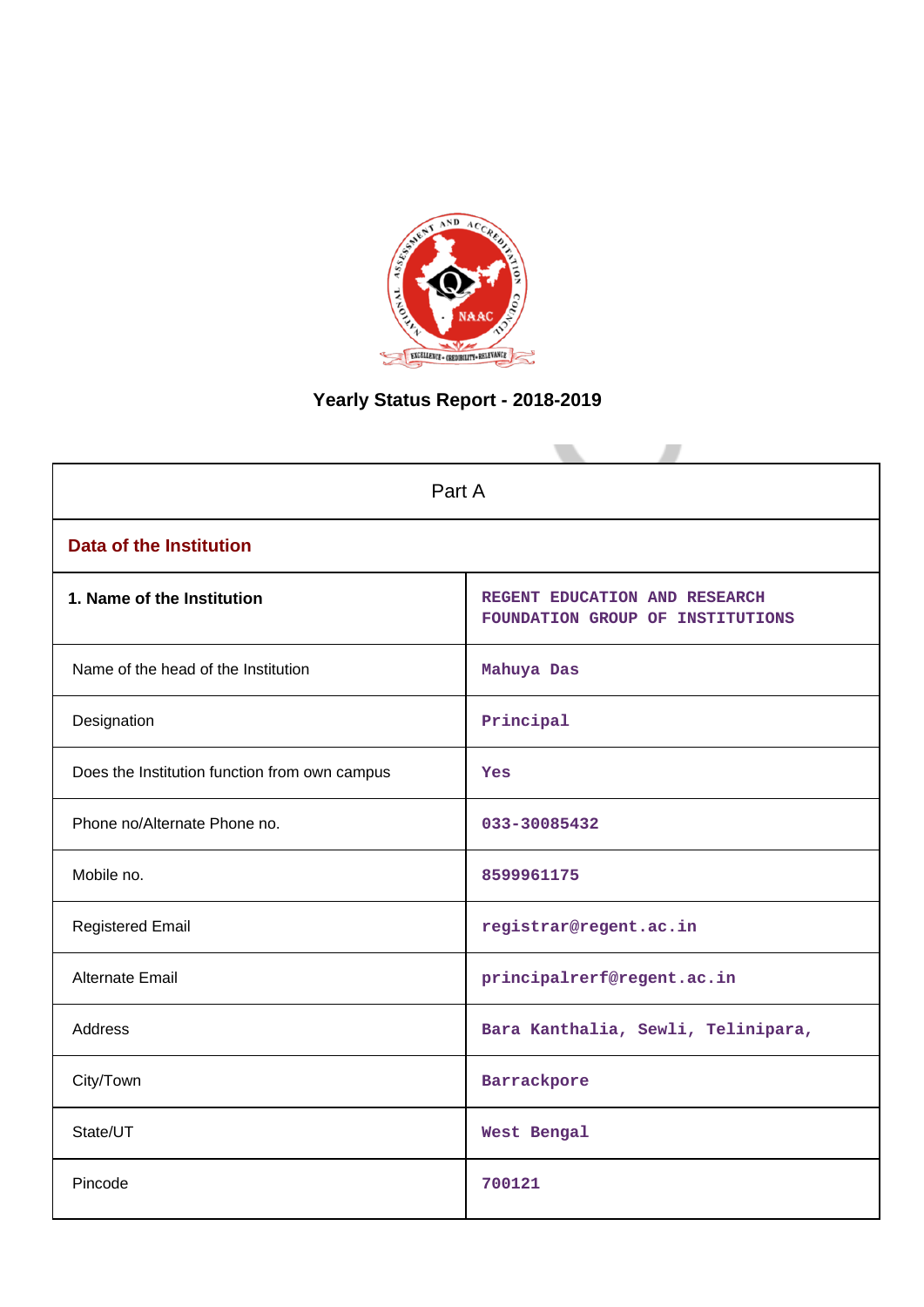| 2. Institutional Status                                  |                                                              |             |                                                                           |                                       |             |  |  |
|----------------------------------------------------------|--------------------------------------------------------------|-------------|---------------------------------------------------------------------------|---------------------------------------|-------------|--|--|
| Affiliated / Constituent                                 |                                                              |             | Affiliated                                                                |                                       |             |  |  |
| Type of Institution                                      |                                                              |             | Co-education                                                              |                                       |             |  |  |
| Location                                                 |                                                              |             | Semi-urban                                                                |                                       |             |  |  |
| <b>Financial Status</b>                                  |                                                              |             | private                                                                   |                                       |             |  |  |
|                                                          | Name of the IQAC co-ordinator/Director                       |             |                                                                           | Dr. Rajorshi Bandyopadhyay            |             |  |  |
| Phone no/Alternate Phone no.                             |                                                              |             | 03332213013                                                               |                                       |             |  |  |
| Mobile no.                                               |                                                              |             | 9433820294                                                                |                                       |             |  |  |
| <b>Registered Email</b>                                  |                                                              |             | rajorshib@regent.ac.in                                                    |                                       |             |  |  |
| Alternate Email                                          |                                                              |             |                                                                           | principalrerf@regent.ac.in            |             |  |  |
|                                                          | 3. Website Address                                           |             |                                                                           |                                       |             |  |  |
| Web-link of the AQAR: (Previous Academic Year)           |                                                              |             | https://www.rerf.in/nac_igac.php                                          |                                       |             |  |  |
| 4. Whether Academic Calendar prepared during<br>the year |                                                              |             | Yes                                                                       |                                       |             |  |  |
| Weblink:                                                 | if yes, whether it is uploaded in the institutional website: |             | https://www.rerf.in/academiccal.php                                       |                                       |             |  |  |
| <b>5. Accrediation Details</b>                           |                                                              |             |                                                                           |                                       |             |  |  |
| Cycle                                                    | Grade                                                        | <b>CGPA</b> | Year of                                                                   | Validity                              |             |  |  |
|                                                          |                                                              |             | Accrediation                                                              | Period From                           | Period To   |  |  |
| $\mathbf{1}$                                             | в                                                            | 2.09        | 2018                                                                      | 26-Sep-2018                           | 25-Sep-2023 |  |  |
| 6. Date of Establishment of IQAC                         |                                                              |             | 03-Aug-2017                                                               |                                       |             |  |  |
| 7. Internal Quality Assurance System                     |                                                              |             |                                                                           |                                       |             |  |  |
|                                                          |                                                              |             | Quality initiatives by IQAC during the year for promoting quality culture |                                       |             |  |  |
|                                                          | Item /Title of the quality initiative by                     |             | Date & Duration                                                           | Number of participants/ beneficiaries |             |  |  |
| <b>IQAC</b><br>01-Feb-2019<br>Career & Courses<br>90     |                                                              |             | 1000                                                                      |                                       |             |  |  |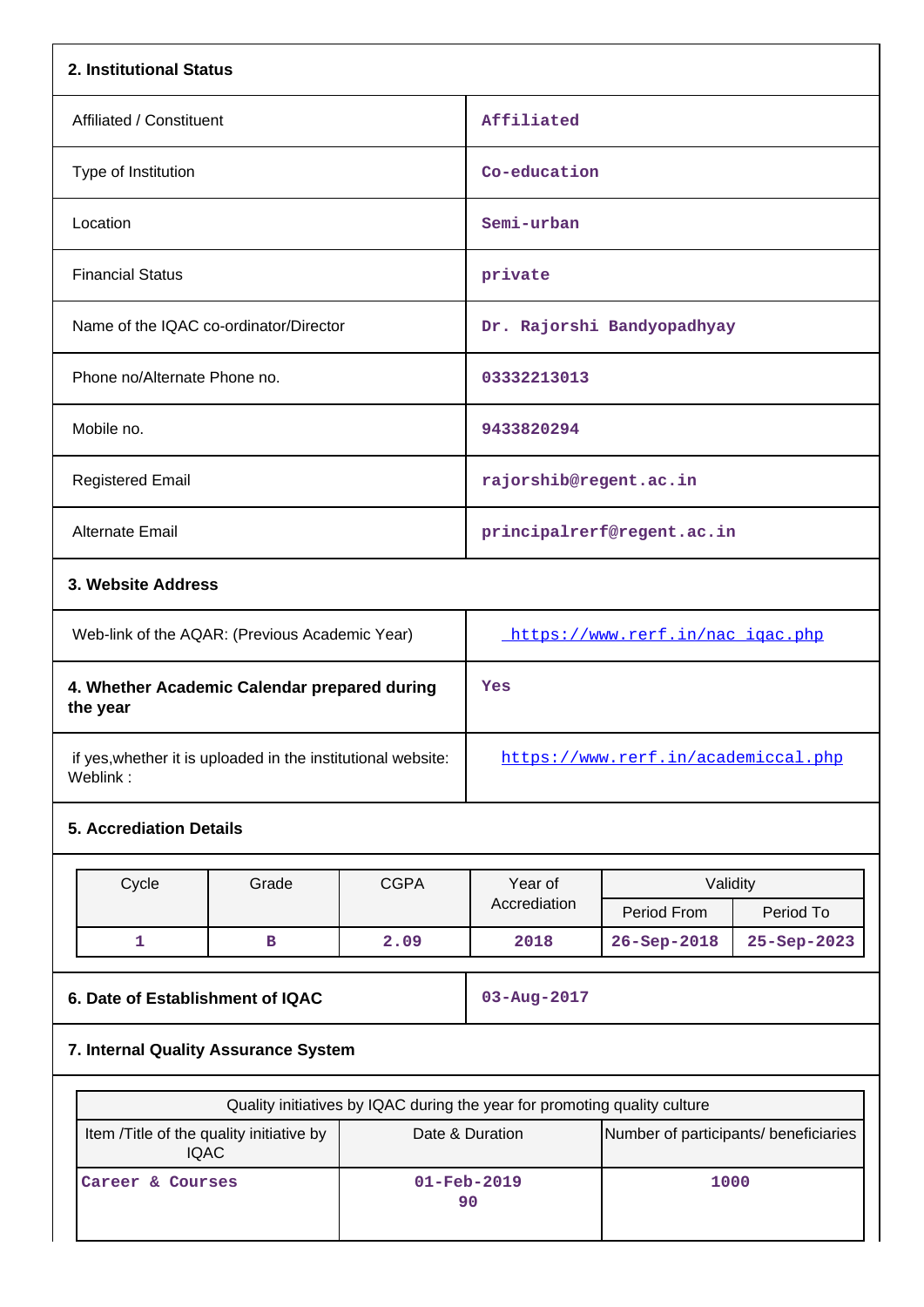| Remedial program | 09-Aug-2019<br>21        | 114  |  |  |
|------------------|--------------------------|------|--|--|
| <b>RAAMCO</b>    | $12 - \text{Mar} - 2019$ | 90   |  |  |
| Tech Fest        | $01 - \text{Mar} - 2019$ | 3500 |  |  |
| Job fair         | $15 - Feb - 2019$        | 1800 |  |  |
| View File        |                          |      |  |  |

### **8. Provide the list of funds by Central/ State Government- UGC/CSIR/DST/DBT/ICMR/TEQIP/World Bank/CPE of UGC etc.**

|                                                                                                                    | Institution/Departmen<br>t/Faculty                                                                                | Scheme                            |     | <b>Funding Agency</b> | Year of award with<br>duration | Amount |
|--------------------------------------------------------------------------------------------------------------------|-------------------------------------------------------------------------------------------------------------------|-----------------------------------|-----|-----------------------|--------------------------------|--------|
|                                                                                                                    |                                                                                                                   | No Data Entered/Not Applicable!!! |     |                       |                                |        |
|                                                                                                                    |                                                                                                                   |                                   |     | No Files Uploaded !!! |                                |        |
|                                                                                                                    |                                                                                                                   |                                   |     |                       |                                |        |
|                                                                                                                    | 9. Whether composition of IQAC as per latest<br><b>NAAC guidelines:</b>                                           |                                   |     | Yes                   |                                |        |
| Upload latest notification of formation of IQAC                                                                    |                                                                                                                   |                                   |     | <u>View File</u>      |                                |        |
| 10. Number of IQAC meetings held during the<br>year :                                                              |                                                                                                                   |                                   | 6   |                       |                                |        |
| The minutes of IQAC meeting and compliances to the<br>decisions have been uploaded on the institutional<br>website |                                                                                                                   |                                   | Yes |                       |                                |        |
|                                                                                                                    | Upload the minutes of meeting and action taken report                                                             |                                   |     | View File             |                                |        |
|                                                                                                                    | 11. Whether IQAC received funding from any of<br>the funding agency to support its activities<br>during the year? |                                   |     | <b>No</b>             |                                |        |

## **12. Significant contributions made by IQAC during the current year(maximum five bullets)**

**1. Bengal job fair 2. Tech Fest, Splendora 2K19 3. One day International seminar RAAMCO 4. Remedial Programme 5. Career and Courses**

### View File

**13. Plan of action chalked out by the IQAC in the beginning of the academic year towards Quality Enhancement and outcome achieved by the end of the academic year**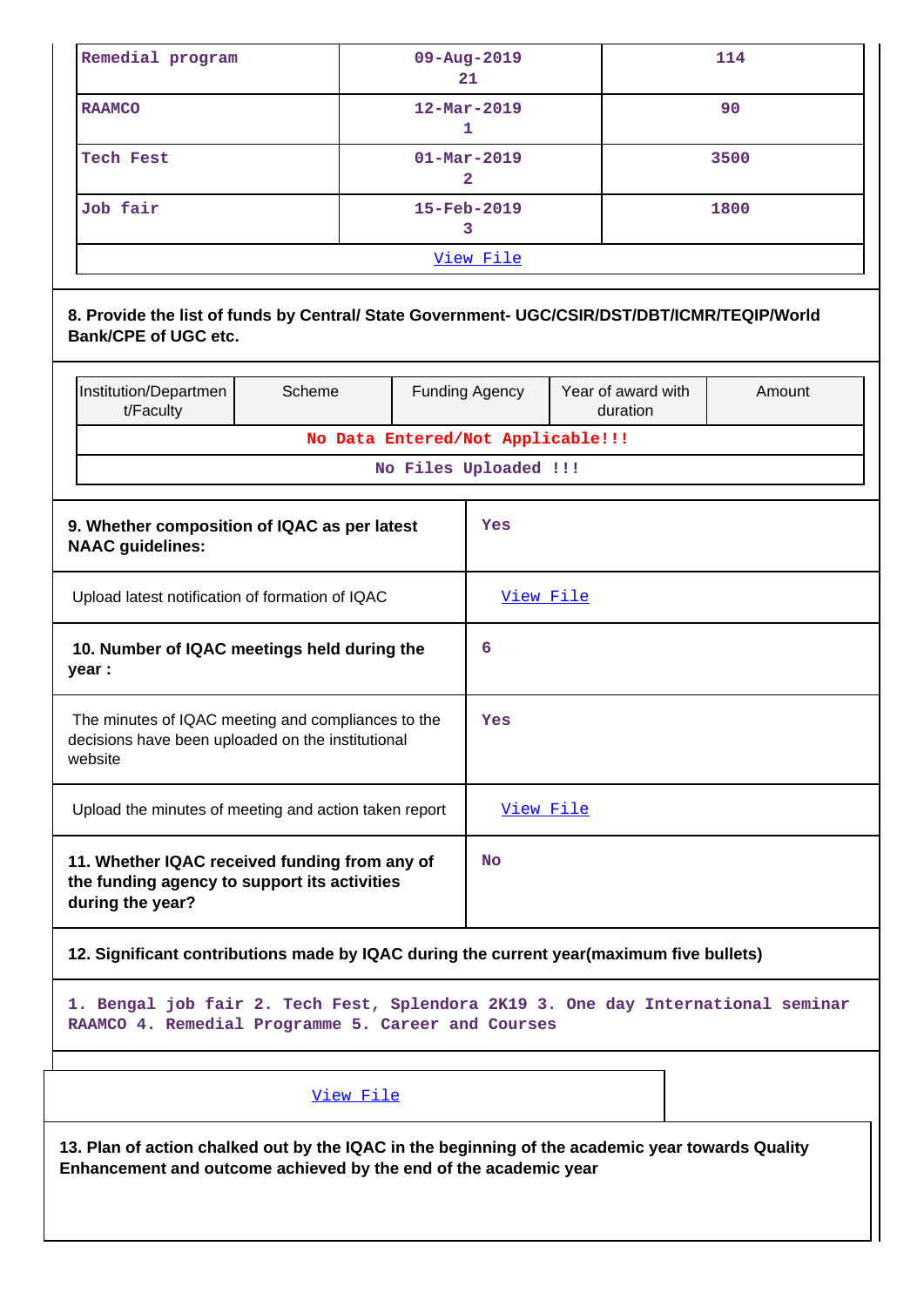| Plan of Action                                                    | Achivements/Outcomes                                                                                                                                                                                                                                                                                                                                                                                                                                                                                                                                                                                                                                                                |
|-------------------------------------------------------------------|-------------------------------------------------------------------------------------------------------------------------------------------------------------------------------------------------------------------------------------------------------------------------------------------------------------------------------------------------------------------------------------------------------------------------------------------------------------------------------------------------------------------------------------------------------------------------------------------------------------------------------------------------------------------------------------|
| Grooming of students to increase<br>employabilitty                | Action taken by Career and Courses and<br>mentioned in Section 7.1                                                                                                                                                                                                                                                                                                                                                                                                                                                                                                                                                                                                                  |
| Impetus on Internship                                             | Seminar on "Importance of internship"<br>has been arranged with Internshala<br>through AICTE. 868 of our students got<br>registered in Internshala and two of<br>our students (Sumana Ghorai and<br>Debopriya Mallik) became the face of<br>internshala and conducted seminars on<br>"Importance of Internship". Our<br>activities in Internshala has awarded<br>our institute a rank of 550 out of 2380<br>colleges participated in internship day<br>2019. 5 to 10% of our students got<br>internship through Internshala and rest<br>of students were placed in different<br>public and reputed private sectors for<br>internship through our training and<br>placement section. |
| Improvement in continuous evaluation                              | As per IQAC plan, system of four<br>internal assessments has been<br>introduced instead of earlier two<br>internal assessment systems. Beside the<br>two internal examinations, students<br>were assessed by two other evaluation<br>methods based on quiz, debate,<br>presentations and group discussions.<br>Along with these surprise test will<br>also be introduced from even semester<br>2019-2020                                                                                                                                                                                                                                                                            |
| Organization of seminars                                          | As per this plan, different seminars<br>have been organized by different<br>departments inviting resource persons<br>from industry and reputed educational<br>institute.                                                                                                                                                                                                                                                                                                                                                                                                                                                                                                            |
| Strengthening of student's placement<br>and grooming of students. | One job fair has been conducted (dt<br>15.02.20) to strike the point "poor<br>placement" reported in section 7.1.<br>Department wise placement has been<br>increased.                                                                                                                                                                                                                                                                                                                                                                                                                                                                                                               |
| Off class value added program                                     | We have arranged different off class<br>value added program on topics like IOT,<br>Machine learning, PLC/SCADA, Autocad,<br>STADPRO from time to time                                                                                                                                                                                                                                                                                                                                                                                                                                                                                                                               |
| Remedial classes for major subjects                               | Remedial classes have arranged<br>according the reports based on<br>continuous evaluation attached in<br>section 7.1                                                                                                                                                                                                                                                                                                                                                                                                                                                                                                                                                                |
| Retraining for teachers                                           | Faculty members have been allowed to<br>attain different in-house FDP program<br>and in other different institute.                                                                                                                                                                                                                                                                                                                                                                                                                                                                                                                                                                  |
| Impetus on research                                               | PhD policies have been prepared after                                                                                                                                                                                                                                                                                                                                                                                                                                                                                                                                                                                                                                               |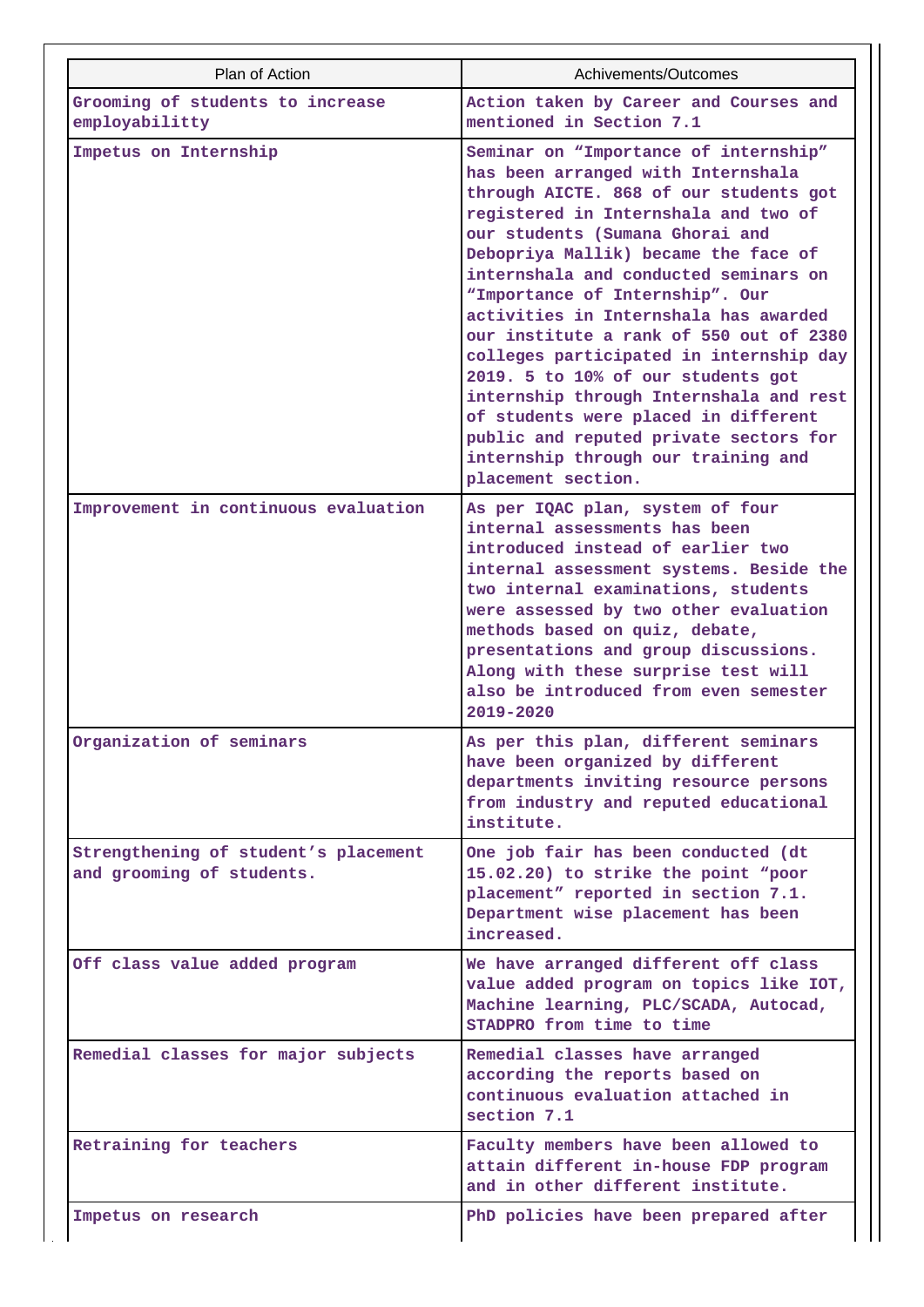|                                                                                                                      | NAAC visit and leaves will be granted<br>for PhD and higher studied                                                                                                                                                                            |  |  |
|----------------------------------------------------------------------------------------------------------------------|------------------------------------------------------------------------------------------------------------------------------------------------------------------------------------------------------------------------------------------------|--|--|
|                                                                                                                      | <u>View File</u>                                                                                                                                                                                                                               |  |  |
| 14. Whether AQAR was placed before statutory<br>body?                                                                | Yes                                                                                                                                                                                                                                            |  |  |
| Name of Statutory Body                                                                                               | <b>Meeting Date</b>                                                                                                                                                                                                                            |  |  |
| Trustt Board                                                                                                         | 15-Nov-2019                                                                                                                                                                                                                                    |  |  |
| 15. Whether NAAC/or any other accredited<br>body(s) visited IQAC or interacted with it to<br>assess the functioning? | Yes                                                                                                                                                                                                                                            |  |  |
| Date of Visit                                                                                                        | 08-Aug-2018                                                                                                                                                                                                                                    |  |  |
| 16. Whether institutional data submitted to<br><b>AISHE:</b>                                                         | Yes                                                                                                                                                                                                                                            |  |  |
| Year of Submission                                                                                                   | 2019                                                                                                                                                                                                                                           |  |  |
| Date of Submission                                                                                                   | 14-Feb-2019                                                                                                                                                                                                                                    |  |  |
| 17. Does the Institution have Management<br><b>Information System?</b>                                               | Yes                                                                                                                                                                                                                                            |  |  |
| If yes, give a brief descripiton and a list of modules<br>currently operational (maximum 500 words)                  | At present we are using 9 nos of module<br>as listed below: 1.Admission.<br>2. Employee registration. 3. Student<br>registration. 4. Front office. 5. Fees<br>collection. 6. Employee attendance.<br>7. Payroll. (HR) 8. Accounts. 9. Library. |  |  |
|                                                                                                                      | Part B                                                                                                                                                                                                                                         |  |  |

| <b>CRITERION I - CURRICULAR ASPECTS</b>                                                                                                                                                                                               |                                                                                             |                                    |                 |                                                 |                      |  |
|---------------------------------------------------------------------------------------------------------------------------------------------------------------------------------------------------------------------------------------|---------------------------------------------------------------------------------------------|------------------------------------|-----------------|-------------------------------------------------|----------------------|--|
|                                                                                                                                                                                                                                       | 1.1 - Curriculum Planning and Implementation                                                |                                    |                 |                                                 |                      |  |
| 1.1.1 – Institution has the mechanism for well planned curriculum delivery and documentation. Explain in 500<br>words                                                                                                                 |                                                                                             |                                    |                 |                                                 |                      |  |
| Each Faculty of the Institute prepared a lesson plan before each semester and<br>maintained class conduction data sheet duly signed by student's representative.<br>After teaching end student feed back is taken to verify the data. |                                                                                             |                                    |                 |                                                 |                      |  |
|                                                                                                                                                                                                                                       |                                                                                             |                                    |                 |                                                 |                      |  |
| Certificate                                                                                                                                                                                                                           | 1.1.2 – Certificate/ Diploma Courses introduced during the academic year<br>Diploma Courses | Dates of<br>Introduction           | <b>Duration</b> | Focus on employ<br>ability/entreprene<br>urship | Skill<br>Development |  |
|                                                                                                                                                                                                                                       |                                                                                             | No Data Entered/Not Applicable !!! |                 |                                                 |                      |  |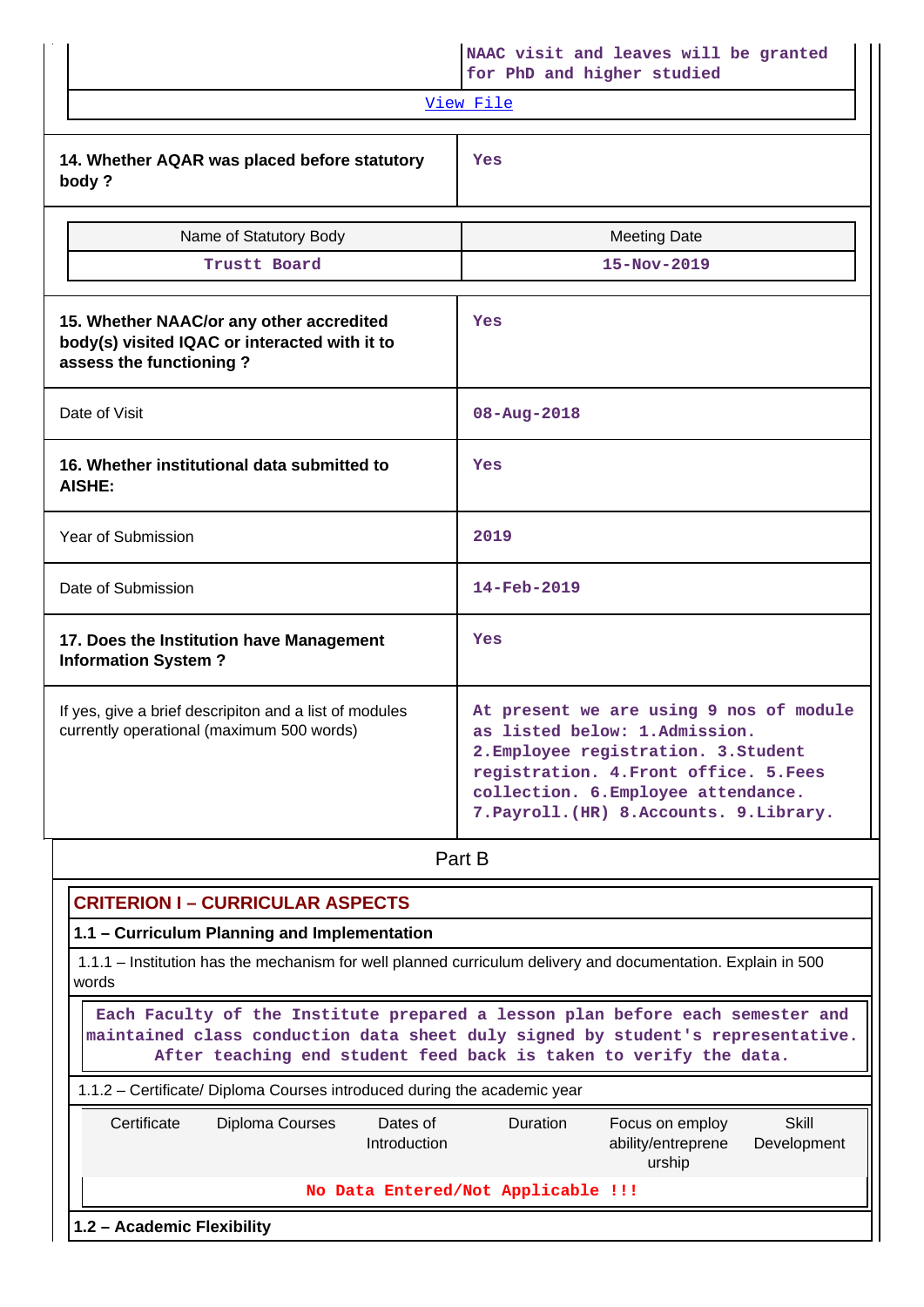| 1.2.1 - New programmes/courses introduced during the academic year                                                                                                       |                                    |                   |                                                                 |  |  |
|--------------------------------------------------------------------------------------------------------------------------------------------------------------------------|------------------------------------|-------------------|-----------------------------------------------------------------|--|--|
| Programme/Course                                                                                                                                                         | Programme Specialization           |                   | Dates of Introduction                                           |  |  |
| No Data Entered/Not Applicable !!!                                                                                                                                       |                                    |                   |                                                                 |  |  |
|                                                                                                                                                                          |                                    | No file uploaded. |                                                                 |  |  |
| 1.2.2 - Programmes in which Choice Based Credit System (CBCS)/Elective course system implemented at the<br>affiliated Colleges (if applicable) during the academic year. |                                    |                   |                                                                 |  |  |
| Name of programmes adopting<br><b>CBCS</b>                                                                                                                               | Programme Specialization           |                   | Date of implementation of<br><b>CBCS/Elective Course System</b> |  |  |
| <b>BTech</b>                                                                                                                                                             |                                    | <b>CSE</b>        | 17/07/2018                                                      |  |  |
| <b>BTech</b>                                                                                                                                                             | 17/07/2018                         |                   |                                                                 |  |  |
| <b>BTech</b>                                                                                                                                                             |                                    | ME                | 17/07/2018                                                      |  |  |
| <b>BTech</b>                                                                                                                                                             |                                    | <b>ECE</b>        | 17/07/2018                                                      |  |  |
| <b>BTech</b>                                                                                                                                                             |                                    | CE                | 17/07/2018                                                      |  |  |
| <b>BTech</b>                                                                                                                                                             |                                    | EEE               | 17/07/2018                                                      |  |  |
| <b>MBA</b>                                                                                                                                                               |                                    | <b>MBA</b>        | 17/07/2018                                                      |  |  |
| <b>MCA</b>                                                                                                                                                               |                                    | <b>MCA</b>        | 17/07/2018                                                      |  |  |
| 1.2.3 - Students enrolled in Certificate/ Diploma Courses introduced during the year                                                                                     |                                    |                   |                                                                 |  |  |
|                                                                                                                                                                          | Certificate                        |                   | Diploma Course                                                  |  |  |
|                                                                                                                                                                          | No Data Entered/Not Applicable !!! |                   |                                                                 |  |  |
| 1.3 - Curriculum Enrichment                                                                                                                                              |                                    |                   |                                                                 |  |  |
| 1.3.1 - Value-added courses imparting transferable and life skills offered during the year                                                                               |                                    |                   |                                                                 |  |  |
| <b>Value Added Courses</b>                                                                                                                                               | Date of Introduction               |                   | Number of Students Enrolled                                     |  |  |
|                                                                                                                                                                          | No Data Entered/Not Applicable !!! |                   |                                                                 |  |  |
|                                                                                                                                                                          |                                    | No file uploaded. |                                                                 |  |  |
| 1.3.2 – Field Projects / Internships under taken during the year                                                                                                         |                                    |                   |                                                                 |  |  |
| Project/Programme Title                                                                                                                                                  | Programme Specialization           |                   | No. of students enrolled for Field<br>Projects / Internships    |  |  |
| No Data Entered/Not Applicable !!!                                                                                                                                       |                                    |                   |                                                                 |  |  |
|                                                                                                                                                                          |                                    | No file uploaded. |                                                                 |  |  |
| 1.4 - Feedback System                                                                                                                                                    |                                    |                   |                                                                 |  |  |
| 1.4.1 – Whether structured feedback received from all the stakeholders.                                                                                                  |                                    |                   |                                                                 |  |  |
| <b>Students</b>                                                                                                                                                          |                                    |                   | Yes                                                             |  |  |
| <b>Teachers</b>                                                                                                                                                          |                                    |                   | Yes                                                             |  |  |
| Employers                                                                                                                                                                |                                    |                   | Nill                                                            |  |  |
| Alumni                                                                                                                                                                   |                                    |                   | Nill                                                            |  |  |
| Parents                                                                                                                                                                  |                                    |                   | Nill                                                            |  |  |
| 1.4.2 – How the feedback obtained is being analyzed and utilized for overall development of the institution?<br>(maximum 500 words)                                      |                                    |                   |                                                                 |  |  |
| <b>Feedback Obtained</b>                                                                                                                                                 |                                    |                   |                                                                 |  |  |
| Students feedback have been collected in hard copies through semistructured                                                                                              |                                    |                   |                                                                 |  |  |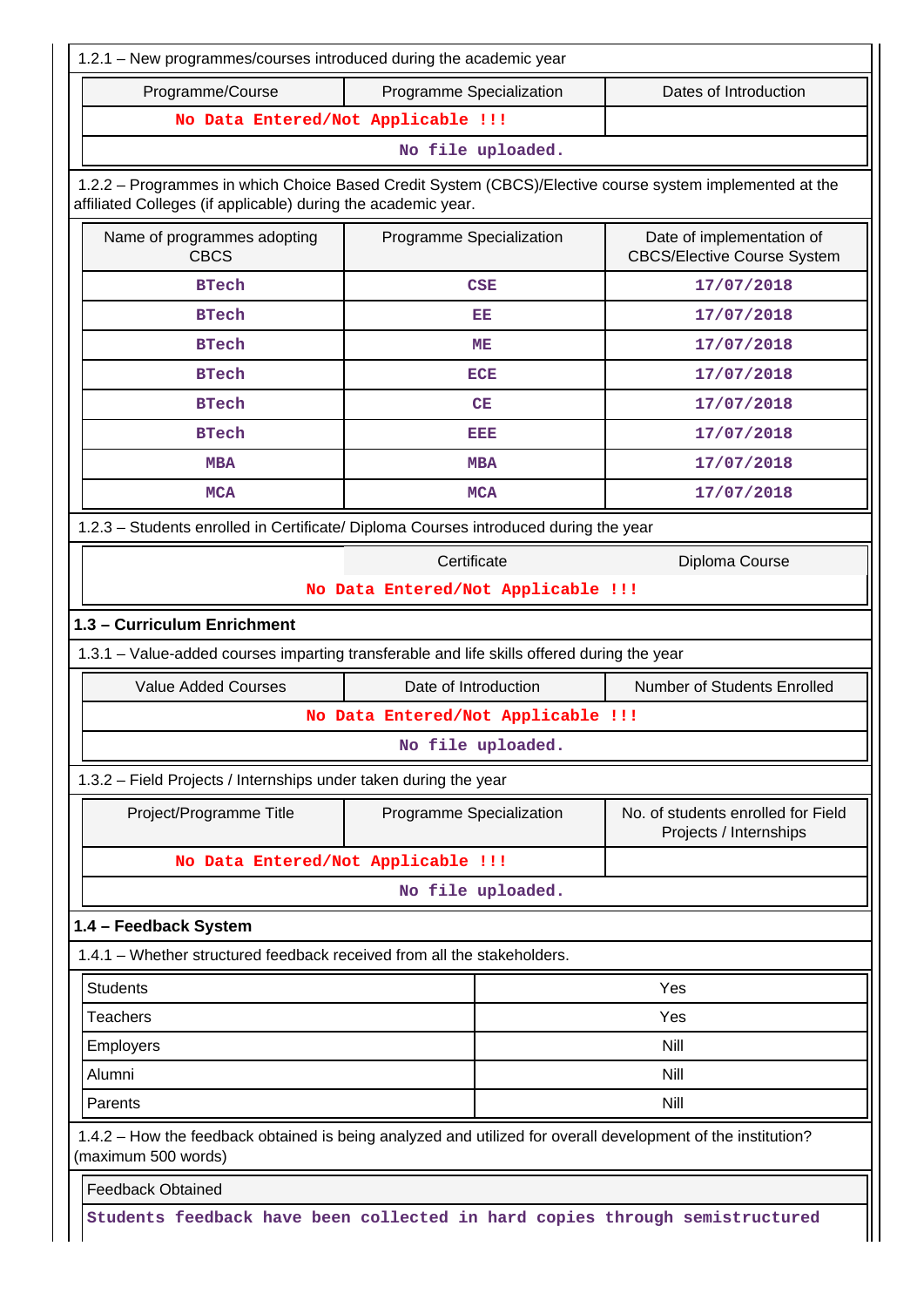**questionare. After it has been analyzed as per the student gradation by the core committee of the college comprising of GM-Admin, Trustee, Principal. According to that we are evaluating the teaching quality, attainment of syllabus etc. parameter. Students learning have judged by the teachers feedback through mentorship form.**

# **CRITERION II – TEACHING- LEARNING AND EVALUATION**

### **2.1 – Student Enrolment and Profile**

### 2.1.1 – Demand Ratio during the year

| Name of the<br>Programme<br>Programme<br>Specialization                                                                                                                                                                                                                                                                                                                                                                                                                                                                                                                                                                                                                                                                                                                                                                                                                                                                                                                                                                                                                                                                                                                                                                                                                                                                                                                                                                                                                            |                                                              | Number of seats<br>available                                                                                                                                     |                                                | Number of<br>Application received                                                                |  | <b>Students Enrolled</b>                                    |  |                                    |
|------------------------------------------------------------------------------------------------------------------------------------------------------------------------------------------------------------------------------------------------------------------------------------------------------------------------------------------------------------------------------------------------------------------------------------------------------------------------------------------------------------------------------------------------------------------------------------------------------------------------------------------------------------------------------------------------------------------------------------------------------------------------------------------------------------------------------------------------------------------------------------------------------------------------------------------------------------------------------------------------------------------------------------------------------------------------------------------------------------------------------------------------------------------------------------------------------------------------------------------------------------------------------------------------------------------------------------------------------------------------------------------------------------------------------------------------------------------------------------|--------------------------------------------------------------|------------------------------------------------------------------------------------------------------------------------------------------------------------------|------------------------------------------------|--------------------------------------------------------------------------------------------------|--|-------------------------------------------------------------|--|------------------------------------|
|                                                                                                                                                                                                                                                                                                                                                                                                                                                                                                                                                                                                                                                                                                                                                                                                                                                                                                                                                                                                                                                                                                                                                                                                                                                                                                                                                                                                                                                                                    | No Data Entered/Not Applicable !!!                           |                                                                                                                                                                  |                                                |                                                                                                  |  |                                                             |  |                                    |
|                                                                                                                                                                                                                                                                                                                                                                                                                                                                                                                                                                                                                                                                                                                                                                                                                                                                                                                                                                                                                                                                                                                                                                                                                                                                                                                                                                                                                                                                                    |                                                              |                                                                                                                                                                  |                                                | View File                                                                                        |  |                                                             |  |                                    |
| 2.2 - Catering to Student Diversity                                                                                                                                                                                                                                                                                                                                                                                                                                                                                                                                                                                                                                                                                                                                                                                                                                                                                                                                                                                                                                                                                                                                                                                                                                                                                                                                                                                                                                                |                                                              |                                                                                                                                                                  |                                                |                                                                                                  |  |                                                             |  |                                    |
| 2.2.1 - Student - Full time teacher ratio (current year data)                                                                                                                                                                                                                                                                                                                                                                                                                                                                                                                                                                                                                                                                                                                                                                                                                                                                                                                                                                                                                                                                                                                                                                                                                                                                                                                                                                                                                      |                                                              |                                                                                                                                                                  |                                                |                                                                                                  |  |                                                             |  |                                    |
| Year                                                                                                                                                                                                                                                                                                                                                                                                                                                                                                                                                                                                                                                                                                                                                                                                                                                                                                                                                                                                                                                                                                                                                                                                                                                                                                                                                                                                                                                                               | Number of<br>students enrolled<br>in the institution<br>(UG) | Number of<br>Number of<br>students enrolled<br>fulltime teachers<br>in the institution<br>available in the<br>(PG)<br>institution<br>teaching only UG<br>courses |                                                | Number of<br>fulltime teachers<br>available in the<br>institution<br>teaching only PG<br>courses |  | Number of<br>teachers<br>teaching both UG<br>and PG courses |  |                                    |
| 2018                                                                                                                                                                                                                                                                                                                                                                                                                                                                                                                                                                                                                                                                                                                                                                                                                                                                                                                                                                                                                                                                                                                                                                                                                                                                                                                                                                                                                                                                               | 244                                                          |                                                                                                                                                                  | 48                                             | 124                                                                                              |  | 15                                                          |  | 5                                  |
| 2.3 - Teaching - Learning Process                                                                                                                                                                                                                                                                                                                                                                                                                                                                                                                                                                                                                                                                                                                                                                                                                                                                                                                                                                                                                                                                                                                                                                                                                                                                                                                                                                                                                                                  |                                                              |                                                                                                                                                                  |                                                |                                                                                                  |  |                                                             |  |                                    |
| 2.3.1 – Percentage of teachers using ICT for effective teaching with Learning Management Systems (LMS), E-<br>learning resources etc. (current year data)                                                                                                                                                                                                                                                                                                                                                                                                                                                                                                                                                                                                                                                                                                                                                                                                                                                                                                                                                                                                                                                                                                                                                                                                                                                                                                                          |                                                              |                                                                                                                                                                  |                                                |                                                                                                  |  |                                                             |  |                                    |
| Number of<br><b>Teachers on Roll</b>                                                                                                                                                                                                                                                                                                                                                                                                                                                                                                                                                                                                                                                                                                                                                                                                                                                                                                                                                                                                                                                                                                                                                                                                                                                                                                                                                                                                                                               | Number of<br>teachers using<br>ICT (LMS, e-<br>Resources)    |                                                                                                                                                                  | <b>ICT Tools and</b><br>resources<br>available | Number of ICT<br>enabled<br>Classrooms                                                           |  | Numberof smart<br>classrooms                                |  | E-resources and<br>techniques used |
| 120                                                                                                                                                                                                                                                                                                                                                                                                                                                                                                                                                                                                                                                                                                                                                                                                                                                                                                                                                                                                                                                                                                                                                                                                                                                                                                                                                                                                                                                                                | 28                                                           |                                                                                                                                                                  | 10                                             | 7                                                                                                |  | <b>Nill</b>                                                 |  | $\overline{\mathbf{2}}$            |
|                                                                                                                                                                                                                                                                                                                                                                                                                                                                                                                                                                                                                                                                                                                                                                                                                                                                                                                                                                                                                                                                                                                                                                                                                                                                                                                                                                                                                                                                                    |                                                              |                                                                                                                                                                  |                                                | View File of ICT Tools and resources                                                             |  |                                                             |  |                                    |
|                                                                                                                                                                                                                                                                                                                                                                                                                                                                                                                                                                                                                                                                                                                                                                                                                                                                                                                                                                                                                                                                                                                                                                                                                                                                                                                                                                                                                                                                                    |                                                              |                                                                                                                                                                  |                                                |                                                                                                  |  | View File of E-resources and techniques used                |  |                                    |
|                                                                                                                                                                                                                                                                                                                                                                                                                                                                                                                                                                                                                                                                                                                                                                                                                                                                                                                                                                                                                                                                                                                                                                                                                                                                                                                                                                                                                                                                                    |                                                              |                                                                                                                                                                  |                                                |                                                                                                  |  |                                                             |  |                                    |
| 2.3.2 - Students mentoring system available in the institution? Give details. (maximum 500 words)<br>MENTORSHIP PROGRAMME Mentoring is a unique method of supporting students to strengthen their varied<br>capabilities as well as motivating them towards their future career development. Recognizing this fact, the<br>institution possesses a mentorship programme, wherein the faculty members in all departments are assigned<br>with the task of mentoring about 20 students. The programme is monitored by the principal and faculty co-<br>ordinators. The mentors meet their mentees on a regular basis, to interact with them, and comprehend their<br>issues to guide them on their overall personality development. This also helps to build an interpersonal<br>relationship between the teachers and students. The meetings are held on a bi-weekly basis at dedicated time<br>slots. After the group meeting, the mentor personally talks to each mentee one-on-one. The mentor maintains a<br>datasheet about each mentee with reference to academics, attendance, discipline and overall development,<br>which is assessed from time to time. The main objectives of the programme are: To help the first year students<br>appreciate the challenges and opportunities provided by the institution, and develop an understanding such that<br>they can adapt to the campus life effortlessly. To identify and counsel academically weak students such that they |                                                              |                                                                                                                                                                  |                                                |                                                                                                  |  |                                                             |  |                                    |

can thrive and not feel let down. To help troubled students cope with academic, extra-academic and personal problems. To proactively try to identify problems of the general student populace and to bring them to the notice of the concerned authorities. The most essential qualities that a mentor possesses are empathy, humility and ethics. The mentor empathizes with the mentees and advises them on any adverse situation that they may face, at the same time making sure not to impose their own opinions. The mentor is also responsible for inculcating ethics in their mentees.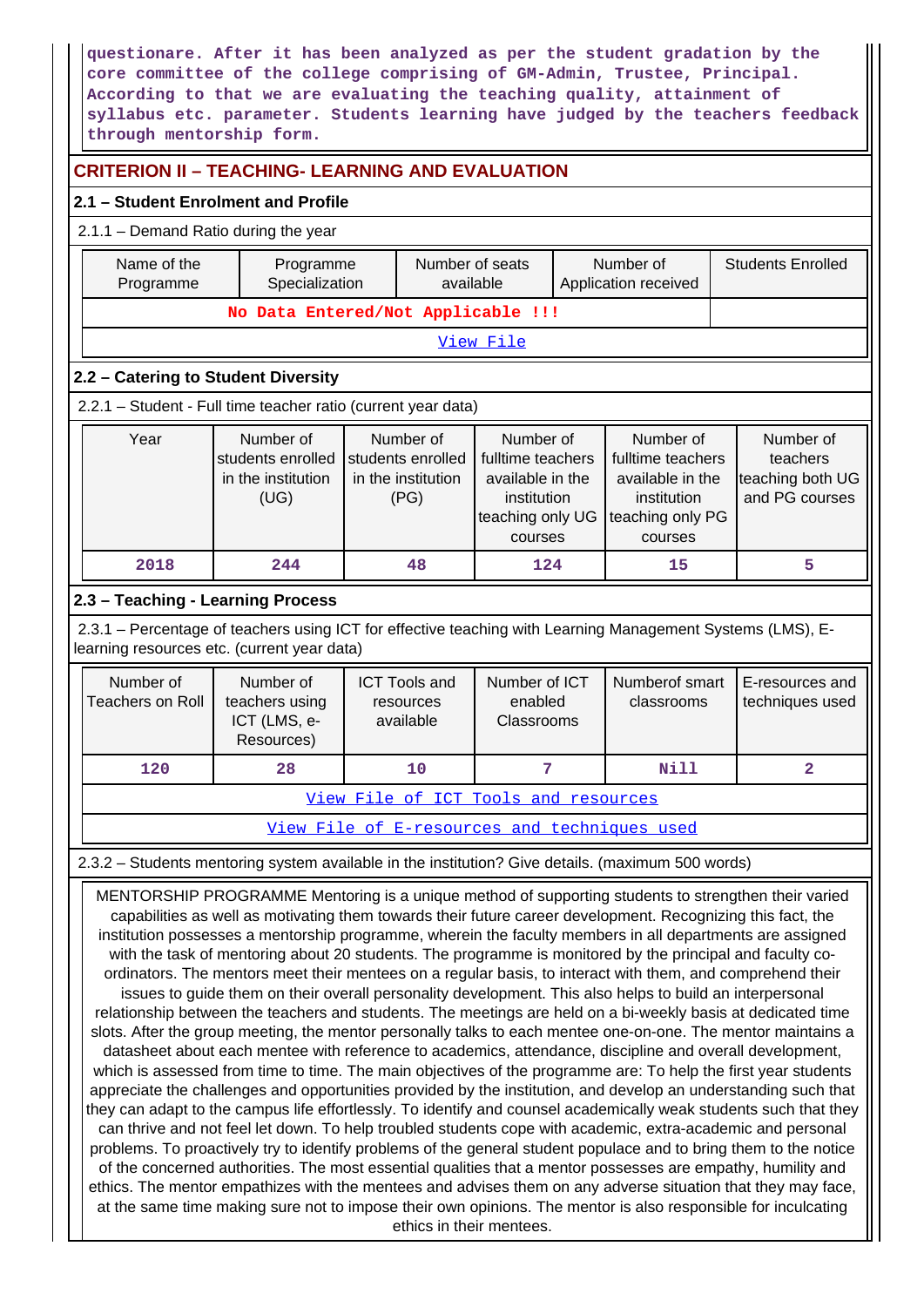Number of fulltime teachers Mentor : Mentee Ratio

#### **No Data Entered/Not Applicable !!!**

### **2.4 – Teacher Profile and Quality**

|                                                                                                                                                                                                | $1$ caonor the original statistics.                                                                                                        |                         |                                                                 |                  |                                                                                       |                             |                                                                                 |  |
|------------------------------------------------------------------------------------------------------------------------------------------------------------------------------------------------|--------------------------------------------------------------------------------------------------------------------------------------------|-------------------------|-----------------------------------------------------------------|------------------|---------------------------------------------------------------------------------------|-----------------------------|---------------------------------------------------------------------------------|--|
| 2.4.1 - Number of full time teachers appointed during the year                                                                                                                                 |                                                                                                                                            |                         |                                                                 |                  |                                                                                       |                             |                                                                                 |  |
|                                                                                                                                                                                                | No. of sanctioned<br>positions                                                                                                             | No. of filled positions | Positions filled during<br>Vacant positions<br>the current year |                  |                                                                                       | No. of faculty with<br>Ph.D |                                                                                 |  |
|                                                                                                                                                                                                | 124                                                                                                                                        | 124                     |                                                                 | Nill             | 27                                                                                    |                             | 7                                                                               |  |
| 2.4.2 - Honours and recognition received by teachers (received awards, recognition, fellowships at State, National,<br>International level from Government, recognised bodies during the year) |                                                                                                                                            |                         |                                                                 |                  |                                                                                       |                             |                                                                                 |  |
|                                                                                                                                                                                                | Year of Award<br>Name of full time teachers<br>Designation<br>receiving awards from<br>state level, national level,<br>international level |                         |                                                                 |                  | Name of the award,<br>fellowship, received from<br>Government or recognized<br>bodies |                             |                                                                                 |  |
|                                                                                                                                                                                                |                                                                                                                                            |                         |                                                                 |                  | No Data Entered/Not Applicable !!!                                                    |                             |                                                                                 |  |
|                                                                                                                                                                                                |                                                                                                                                            |                         |                                                                 | <u>View File</u> |                                                                                       |                             |                                                                                 |  |
|                                                                                                                                                                                                | 2.5 - Evaluation Process and Reforms                                                                                                       |                         |                                                                 |                  |                                                                                       |                             |                                                                                 |  |
|                                                                                                                                                                                                | 2.5.1 – Number of days from the date of semester-end/ year- end examination till the declaration of results during<br>the year             |                         |                                                                 |                  |                                                                                       |                             |                                                                                 |  |
|                                                                                                                                                                                                | Programme Name                                                                                                                             | Programme Code          | Semester/year                                                   |                  | Last date of the last<br>semester-end/year-<br>end examination                        |                             | Date of declaration of<br>results of semester-<br>end/ year- end<br>avamination |  |

|              |             |           | end examination | end/ year- end<br>examination |
|--------------|-------------|-----------|-----------------|-------------------------------|
| <b>BTech</b> | UG          | 8th/4th   | 22/12/2018      | 26/03/2019                    |
| <b>BTech</b> | <b>UG</b>   | 6th/3rd   | 22/12/2018      | 26/03/2019                    |
| <b>BTech</b> | <b>UG</b>   | 4th/2nd   | 22/12/2018      | 26/03/2019                    |
| <b>BTech</b> | <b>UG</b>   | 2nd/1st   | 22/12/2018      | 26/03/2019                    |
| <b>MBA</b>   | $_{\rm PG}$ | 2nd/1st   | 22/12/2018      | 26/03/2019                    |
| <b>MBA</b>   | $_{\rm PG}$ | 4th/2nd   | 22/12/2018      | 26/03/2019                    |
| <b>MCA</b>   | $_{\rm PG}$ | 2nd/1st   | 22/12/2018      | 26/03/2019                    |
| <b>MCA</b>   | $_{\rm PG}$ | 4th/2nd   | 22/12/2018      | 26/03/2019                    |
| <b>MCA</b>   | $_{\rm PG}$ | 6th/3rd   | 22/12/2018      | 26/03/2019                    |
|              |             | View File |                 |                               |

2.5.2 – Reforms initiated on Continuous Internal Evaluation(CIE) system at the institutional level (250 words)

 **As per the IQAC plan, a system of four internal assessments has been introduced instead of the earlier two internal Assessment systems. Besides the two internal examinations, students were assessed by two other evaluation methods based on quizzes, debates, presentations, and group discussions. A seminar on "Importance of internship" has been arranged with Internshala through AICTE. 868 of our students got registered in Internshala and two of our students (Sumana Ghorai and Debopriya Mallik) became the face of Internshala and conducted seminars on "Importance of Internship". Our activities in Internshala have awarded our institute a rank of 550 out of 2380 colleges participated in internship day 2019. 5 to 10 of our students got internships through Internshala and the rest of the students were placed in different public and reputed private sectors for an internship through our training and placement**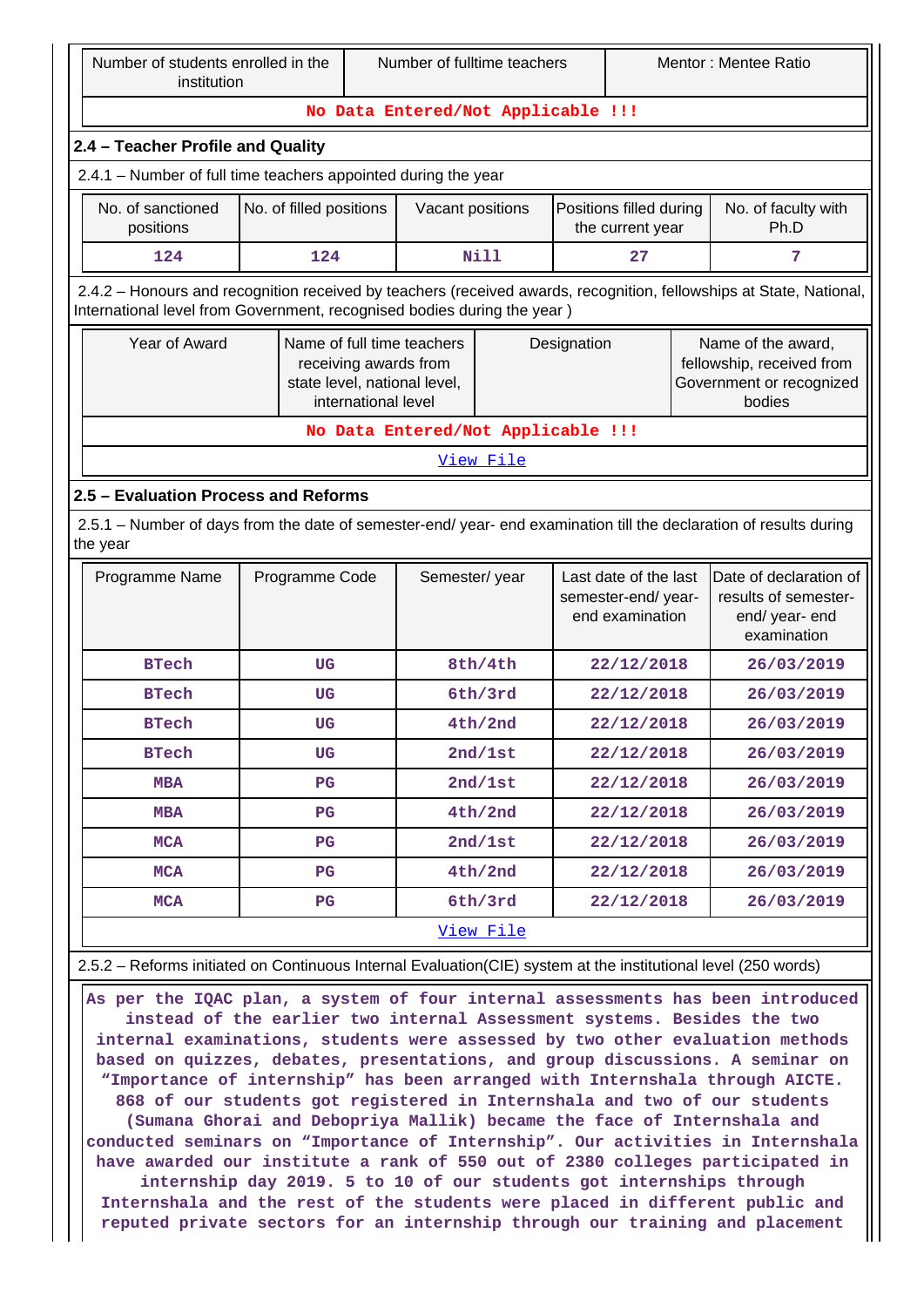**section. Faculty members have been allowed to attain different in-house FDP programs and in other different institute. Ph.D. policies have been prepared after the NAAC visit and leaves will be granted for Ph.D. and higher studies.**

 2.5.3 – Academic calendar prepared and adhered for conduct of Examination and other related matters (250 words)

 **Even Semester session January – July 2018 Academic Programmes Commences January 11, 2018 Invited Talks/ Tech Quiz /Seminars Last week of February, 2018 Annual Sports/Cricket 2nd 3rd week of March, 2018 First Slot Test March 7 to March 14, 2018 Second Slot Test May 2 to May 8, 2018 Industry Visit /Publication of College Journal/ Farewell to outgoing Students1st Week of May 2018 Remedial Classes 1st week of May, 2018 Practical Examinations May 9 to May 16, 2018 Theory Examinations May 22 to June 9, 2018 Summer Recess 3rd week June to 12th July, 2018 Organization of Students' Summer Training and Faculty development Programmes Last Week of June – July 2018 Odd semester Session July – December 2019 Commencement of Academic Programmes July 13, 2018 Orientation Programme for Newly Admitted students 1st week of August, 2018 First Slot Test September 14to 20,2018 Publication of Wall Magazine 3rd week of September 2018 Second Slot Test November 14 to 20, 2018 Remedial Classes 2nd 3rd week of November 2018 Practical Examinations November 22 to 30, 2018 Theory examinations December 4 to 21, 2018 Winter Recess December 24 to January 12, 2019 Organization of Students' Winter Training and Faculty development Programmes Last week of December to January 2019**

### **2.6 – Student Performance and Learning Outcomes**

 2.6.1 – Program outcomes, program specific outcomes and course outcomes for all programs offered by the institution are stated and displayed in website of the institution (to provide the weblink)

https://rerf.in/coutcome.php

| $2.6.2$ – Pass percentage of students |                   |                             |                                                                       |                                                              |                 |  |  |
|---------------------------------------|-------------------|-----------------------------|-----------------------------------------------------------------------|--------------------------------------------------------------|-----------------|--|--|
| Programme<br>Code                     | Programme<br>Name | Programme<br>Specialization | Number of<br>students<br>appeared in the<br>final year<br>examination | Number of<br>students passed<br>in final year<br>examination | Pass Percentage |  |  |
| $_{\rm PG}$                           | <b>MCA</b>        | <b>MCA</b>                  | 40                                                                    | 40                                                           | 100             |  |  |
| $_{\rm PG}$                           | <b>MBA</b>        | <b>MBA</b>                  | 85                                                                    | 85                                                           | 100             |  |  |
| UG                                    | <b>BTech</b>      | CE                          | 416                                                                   | 416                                                          | 100             |  |  |
| <b>UG</b>                             | <b>BTech</b>      | ME                          | 213                                                                   | 213                                                          | 100             |  |  |
| <b>UG</b>                             | <b>BTech</b>      | EEE                         | 131                                                                   | 131                                                          | 100             |  |  |
| <b>UG</b>                             | <b>BTech</b>      | EE                          | 184                                                                   | 184                                                          | 100             |  |  |
| <b>UG</b>                             | <b>BTech</b>      | <b>ECE</b>                  | 148                                                                   | 148                                                          | 100             |  |  |
| <b>UG</b>                             | <b>BTech</b>      | CSE                         | 231                                                                   | 231                                                          | 100             |  |  |
|                                       |                   |                             | <u>View File</u>                                                      |                                                              |                 |  |  |

### **2.7 – Student Satisfaction Survey**

 2.7.1 – Student Satisfaction Survey (SSS) on overall institutional performance (Institution may design the questionnaire) (results and details be provided as weblink)

https://rerf.in/feedback.php

# **CRITERION III – RESEARCH, INNOVATIONS AND EXTENSION**

**3.1 – Resource Mobilization for Research**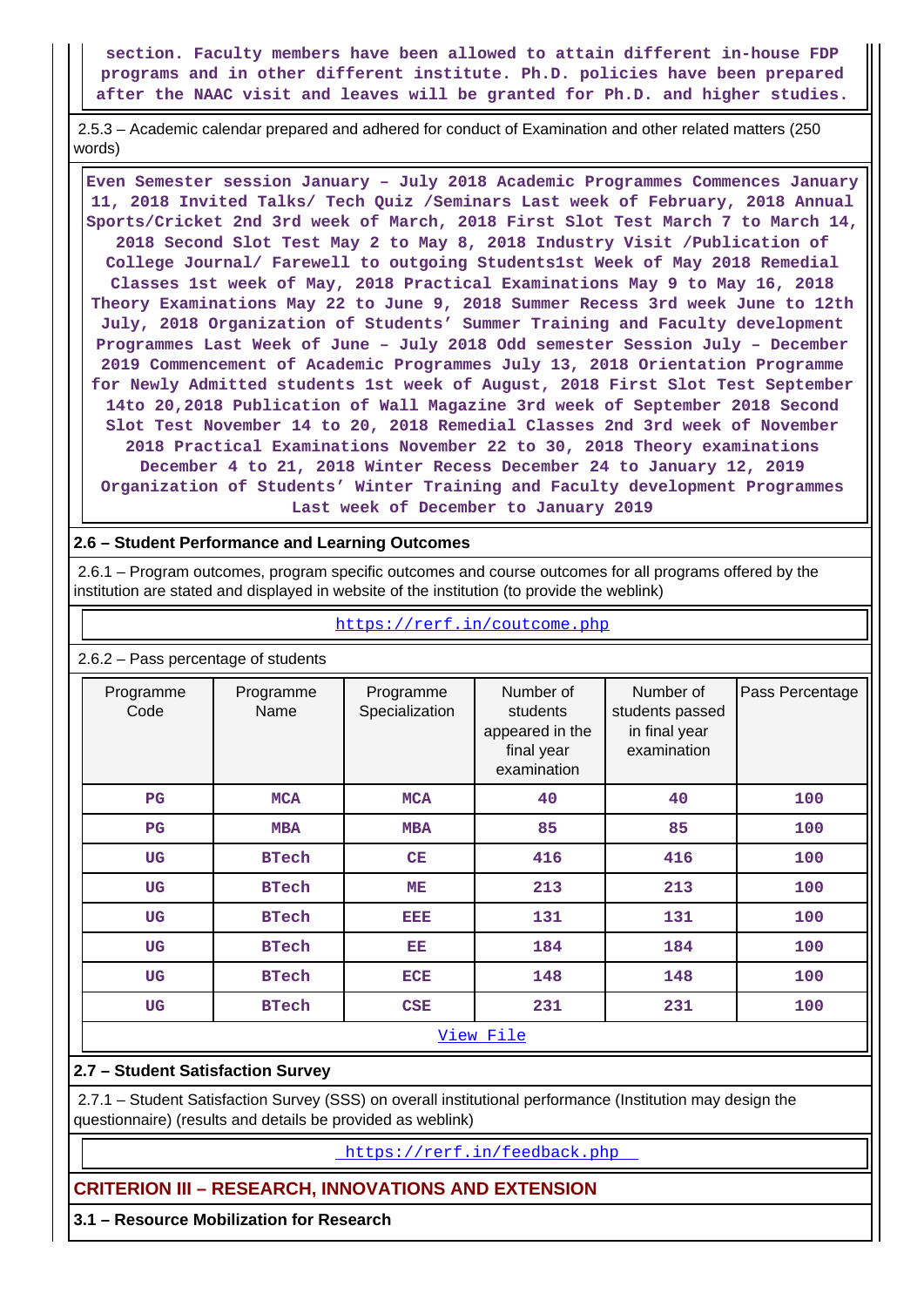| 3.1.1 - Research funds sanctioned and received from various agencies, industry and other organisations                                                                |                                                                                                      |                        |              |                        |           |                                    |               |                                                 |                                          |
|-----------------------------------------------------------------------------------------------------------------------------------------------------------------------|------------------------------------------------------------------------------------------------------|------------------------|--------------|------------------------|-----------|------------------------------------|---------------|-------------------------------------------------|------------------------------------------|
| Duration<br>Name of the funding<br>Amount received<br>Nature of the Project<br>Total grant<br>sanctioned<br>during the year<br>agency                                 |                                                                                                      |                        |              |                        |           |                                    |               |                                                 |                                          |
|                                                                                                                                                                       | No Data Entered/Not Applicable !!!                                                                   |                        |              |                        |           |                                    |               |                                                 |                                          |
|                                                                                                                                                                       | No file uploaded.                                                                                    |                        |              |                        |           |                                    |               |                                                 |                                          |
| 3.2 - Innovation Ecosystem                                                                                                                                            |                                                                                                      |                        |              |                        |           |                                    |               |                                                 |                                          |
| 3.2.1 - Workshops/Seminars Conducted on Intellectual Property Rights (IPR) and Industry-Academia Innovative<br>practices during the year                              |                                                                                                      |                        |              |                        |           |                                    |               |                                                 |                                          |
|                                                                                                                                                                       | Title of workshop/seminar<br>Name of the Dept.<br>Date                                               |                        |              |                        |           |                                    |               |                                                 |                                          |
|                                                                                                                                                                       |                                                                                                      |                        |              |                        |           | No Data Entered/Not Applicable !!! |               |                                                 |                                          |
|                                                                                                                                                                       | 3.2.2 - Awards for Innovation won by Institution/Teachers/Research scholars/Students during the year |                        |              |                        |           |                                    |               |                                                 |                                          |
| Title of the innovation                                                                                                                                               |                                                                                                      | Name of Awardee        |              | Awarding Agency        |           |                                    | Date of award |                                                 | Category                                 |
|                                                                                                                                                                       |                                                                                                      |                        |              |                        |           | No Data Entered/Not Applicable !!! |               |                                                 |                                          |
|                                                                                                                                                                       |                                                                                                      |                        |              | No file uploaded.      |           |                                    |               |                                                 |                                          |
| 3.2.3 - No. of Incubation centre created, start-ups incubated on campus during the year                                                                               |                                                                                                      |                        |              |                        |           |                                    |               |                                                 |                                          |
| Incubation<br>Center                                                                                                                                                  | Name                                                                                                 |                        | Sponsered By |                        |           | Name of the<br>Start-up            |               | Nature of Start-<br>up                          | Date of<br>Commencement                  |
|                                                                                                                                                                       |                                                                                                      |                        |              |                        |           | No Data Entered/Not Applicable !!! |               |                                                 |                                          |
|                                                                                                                                                                       |                                                                                                      |                        |              | No file uploaded.      |           |                                    |               |                                                 |                                          |
| 3.3 - Research Publications and Awards                                                                                                                                |                                                                                                      |                        |              |                        |           |                                    |               |                                                 |                                          |
| 3.3.1 - Incentive to the teachers who receive recognition/awards                                                                                                      |                                                                                                      |                        |              |                        |           |                                    |               |                                                 |                                          |
| <b>State</b>                                                                                                                                                          |                                                                                                      |                        |              | National               |           |                                    |               | International                                   |                                          |
|                                                                                                                                                                       |                                                                                                      |                        |              |                        |           | No Data Entered/Not Applicable !!! |               |                                                 |                                          |
| 3.3.2 – Ph. Ds awarded during the year (applicable for PG College, Research Center)                                                                                   |                                                                                                      |                        |              |                        |           |                                    |               |                                                 |                                          |
|                                                                                                                                                                       |                                                                                                      | Name of the Department |              |                        |           |                                    |               | Number of PhD's Awarded                         |                                          |
|                                                                                                                                                                       |                                                                                                      |                        |              |                        |           | No Data Entered/Not Applicable !!! |               |                                                 |                                          |
| 3.3.3 - Research Publications in the Journals notified on UGC website during the year                                                                                 |                                                                                                      |                        |              |                        |           |                                    |               |                                                 |                                          |
| <b>Type</b>                                                                                                                                                           |                                                                                                      |                        | Department   |                        |           | Number of Publication              |               |                                                 | Average Impact Factor (if<br>any)        |
|                                                                                                                                                                       |                                                                                                      |                        |              |                        |           | No Data Entered/Not Applicable !!! |               |                                                 |                                          |
|                                                                                                                                                                       |                                                                                                      |                        |              | No file uploaded.      |           |                                    |               |                                                 |                                          |
| 3.3.4 - Books and Chapters in edited Volumes / Books published, and papers in National/International Conference<br>Proceedings per Teacher during the year            |                                                                                                      |                        |              |                        |           |                                    |               |                                                 |                                          |
|                                                                                                                                                                       | Department                                                                                           |                        |              |                        |           |                                    |               | Number of Publication                           |                                          |
|                                                                                                                                                                       |                                                                                                      |                        |              |                        |           | No Data Entered/Not Applicable !!! |               |                                                 |                                          |
|                                                                                                                                                                       |                                                                                                      |                        |              |                        | View File |                                    |               |                                                 |                                          |
| 3.3.5 - Bibliometrics of the publications during the last Academic year based on average citation index in Scopus/<br>Web of Science or PubMed/ Indian Citation Index |                                                                                                      |                        |              |                        |           |                                    |               |                                                 |                                          |
| Title of the<br>Paper                                                                                                                                                 | Name of<br>Author                                                                                    | Title of journal       |              | Year of<br>publication |           | <b>Citation Index</b>              |               | Institutional<br>affiliation as<br>mentioned in | Number of<br>citations<br>excluding self |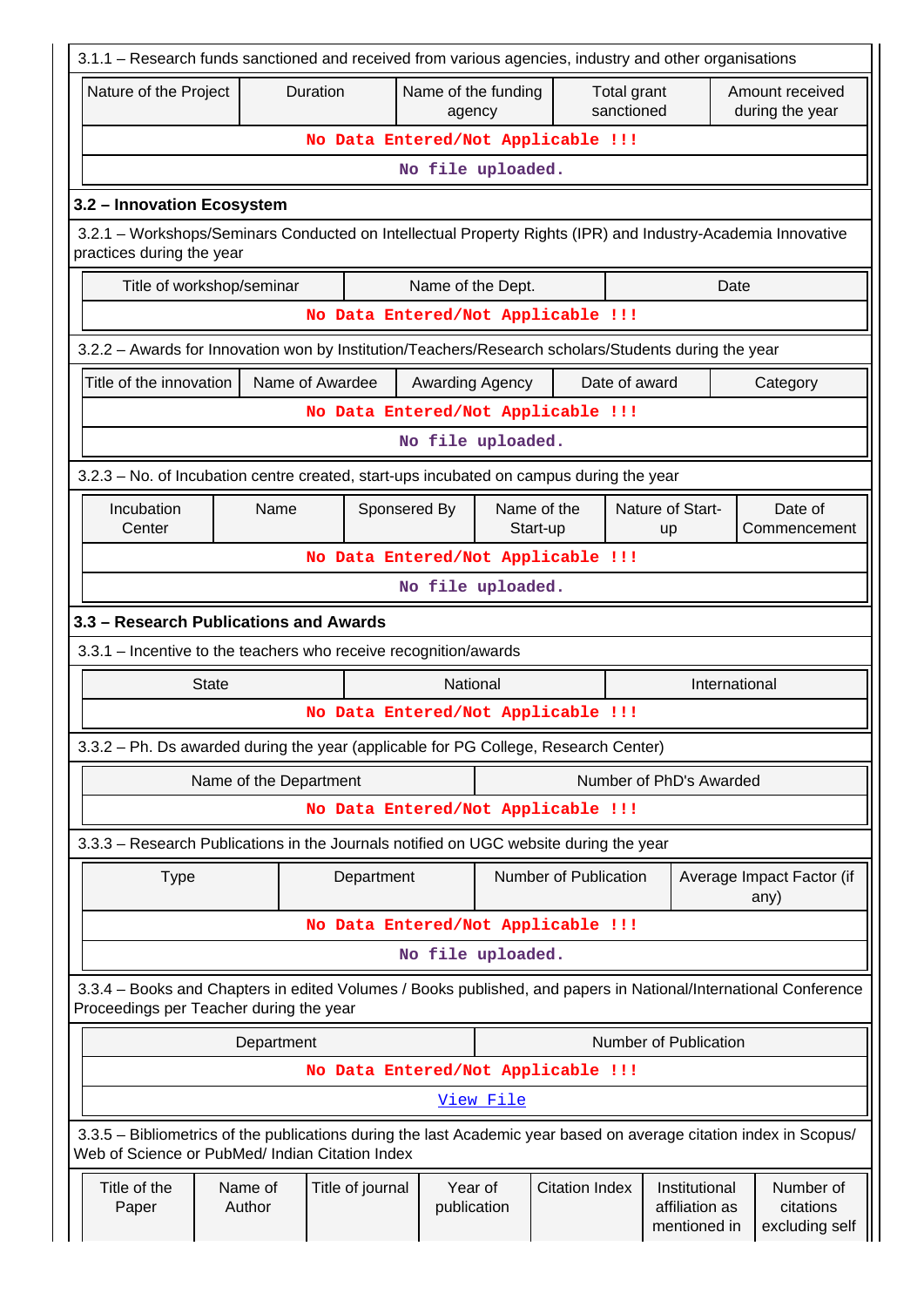|                                                                                                                                                                                                                                                                                                                                  |                   |  |                                                                                                                                             |                        |                                                          |                                                                 | the publication                                          |     | citation                                                           |
|----------------------------------------------------------------------------------------------------------------------------------------------------------------------------------------------------------------------------------------------------------------------------------------------------------------------------------|-------------------|--|---------------------------------------------------------------------------------------------------------------------------------------------|------------------------|----------------------------------------------------------|-----------------------------------------------------------------|----------------------------------------------------------|-----|--------------------------------------------------------------------|
|                                                                                                                                                                                                                                                                                                                                  |                   |  | No Data Entered/Not Applicable !!!                                                                                                          |                        |                                                          |                                                                 |                                                          |     |                                                                    |
|                                                                                                                                                                                                                                                                                                                                  |                   |  |                                                                                                                                             |                        | View File                                                |                                                                 |                                                          |     |                                                                    |
| 3.3.6 - h-Index of the Institutional Publications during the year. (based on Scopus/ Web of science)                                                                                                                                                                                                                             |                   |  |                                                                                                                                             |                        |                                                          |                                                                 |                                                          |     |                                                                    |
| Title of the<br>Paper                                                                                                                                                                                                                                                                                                            | Name of<br>Author |  | Title of journal                                                                                                                            | Year of<br>publication |                                                          | h-index<br>Number of<br>citations<br>excluding self<br>citation |                                                          |     | Institutional<br>affiliation as<br>mentioned in<br>the publication |
| No Data Entered/Not Applicable !!!                                                                                                                                                                                                                                                                                               |                   |  |                                                                                                                                             |                        |                                                          |                                                                 |                                                          |     |                                                                    |
| View File                                                                                                                                                                                                                                                                                                                        |                   |  |                                                                                                                                             |                        |                                                          |                                                                 |                                                          |     |                                                                    |
| 3.3.7 - Faculty participation in Seminars/Conferences and Symposia during the year:                                                                                                                                                                                                                                              |                   |  |                                                                                                                                             |                        |                                                          |                                                                 |                                                          |     |                                                                    |
| Number of Faculty                                                                                                                                                                                                                                                                                                                |                   |  | International                                                                                                                               |                        | National                                                 | <b>State</b>                                                    |                                                          |     | Local                                                              |
| Attended/Semi<br>nars/Workshops                                                                                                                                                                                                                                                                                                  |                   |  | Nill                                                                                                                                        |                        | <b>Nill</b>                                              | <b>Nill</b>                                                     |                                                          |     | <b>Nill</b>                                                        |
|                                                                                                                                                                                                                                                                                                                                  |                   |  |                                                                                                                                             |                        | View File                                                |                                                                 |                                                          |     |                                                                    |
| 3.4 - Extension Activities                                                                                                                                                                                                                                                                                                       |                   |  |                                                                                                                                             |                        |                                                          |                                                                 |                                                          |     |                                                                    |
| 3.4.1 – Number of extension and outreach programmes conducted in collaboration with industry, community and<br>Non- Government Organisations through NSS/NCC/Red cross/Youth Red Cross (YRC) etc., during the year                                                                                                               |                   |  |                                                                                                                                             |                        |                                                          |                                                                 |                                                          |     |                                                                    |
| Title of the activities                                                                                                                                                                                                                                                                                                          |                   |  | Organising unit/agency/<br>collaborating agency                                                                                             |                        | Number of teachers<br>participated in such<br>activities |                                                                 | Number of students<br>participated in such<br>activities |     |                                                                    |
| Recent<br>Advancements in<br>Information and<br>Communication<br>Technology                                                                                                                                                                                                                                                      |                   |  | <b>Regent Education</b><br>and Research<br>Foundation, AK<br>Chowdhury School of<br>Information<br>Technology,<br>University of<br>Calcutta |                        |                                                          | 85                                                              |                                                          |     | 200                                                                |
| Donate for Kerala                                                                                                                                                                                                                                                                                                                |                   |  | Regent Education<br>and Research<br>Foundation                                                                                              |                        | 102                                                      |                                                                 |                                                          | 335 |                                                                    |
|                                                                                                                                                                                                                                                                                                                                  |                   |  |                                                                                                                                             |                        | No file uploaded.                                        |                                                                 |                                                          |     |                                                                    |
| 3.4.2 - Awards and recognition received for extension activities from Government and other recognized bodies<br>during the year                                                                                                                                                                                                  |                   |  |                                                                                                                                             |                        |                                                          |                                                                 |                                                          |     |                                                                    |
| Name of the activity                                                                                                                                                                                                                                                                                                             |                   |  | Award/Recognition                                                                                                                           |                        |                                                          | <b>Awarding Bodies</b>                                          |                                                          |     | Number of students<br><b>Benefited</b>                             |
|                                                                                                                                                                                                                                                                                                                                  |                   |  | No Data Entered/Not Applicable !!!                                                                                                          |                        |                                                          |                                                                 |                                                          |     |                                                                    |
|                                                                                                                                                                                                                                                                                                                                  |                   |  |                                                                                                                                             |                        | No file uploaded.                                        |                                                                 |                                                          |     |                                                                    |
| 3.4.3 - Students participating in extension activities with Government Organisations, Non-Government                                                                                                                                                                                                                             |                   |  |                                                                                                                                             |                        |                                                          |                                                                 |                                                          |     |                                                                    |
| Organisations and programmes such as Swachh Bharat, Aids Awareness, Gender Issue, etc. during the year<br>Name of the scheme<br>Name of the activity<br>Number of teachers<br>Number of students<br>Organising unit/Agen<br>cy/collaborating<br>participated in such<br>participated in such<br>activites<br>activites<br>agency |                   |  |                                                                                                                                             |                        |                                                          |                                                                 |                                                          |     |                                                                    |
|                                                                                                                                                                                                                                                                                                                                  |                   |  | No Data Entered/Not Applicable !!!                                                                                                          |                        |                                                          |                                                                 |                                                          |     |                                                                    |
| No file uploaded.                                                                                                                                                                                                                                                                                                                |                   |  |                                                                                                                                             |                        |                                                          |                                                                 |                                                          |     |                                                                    |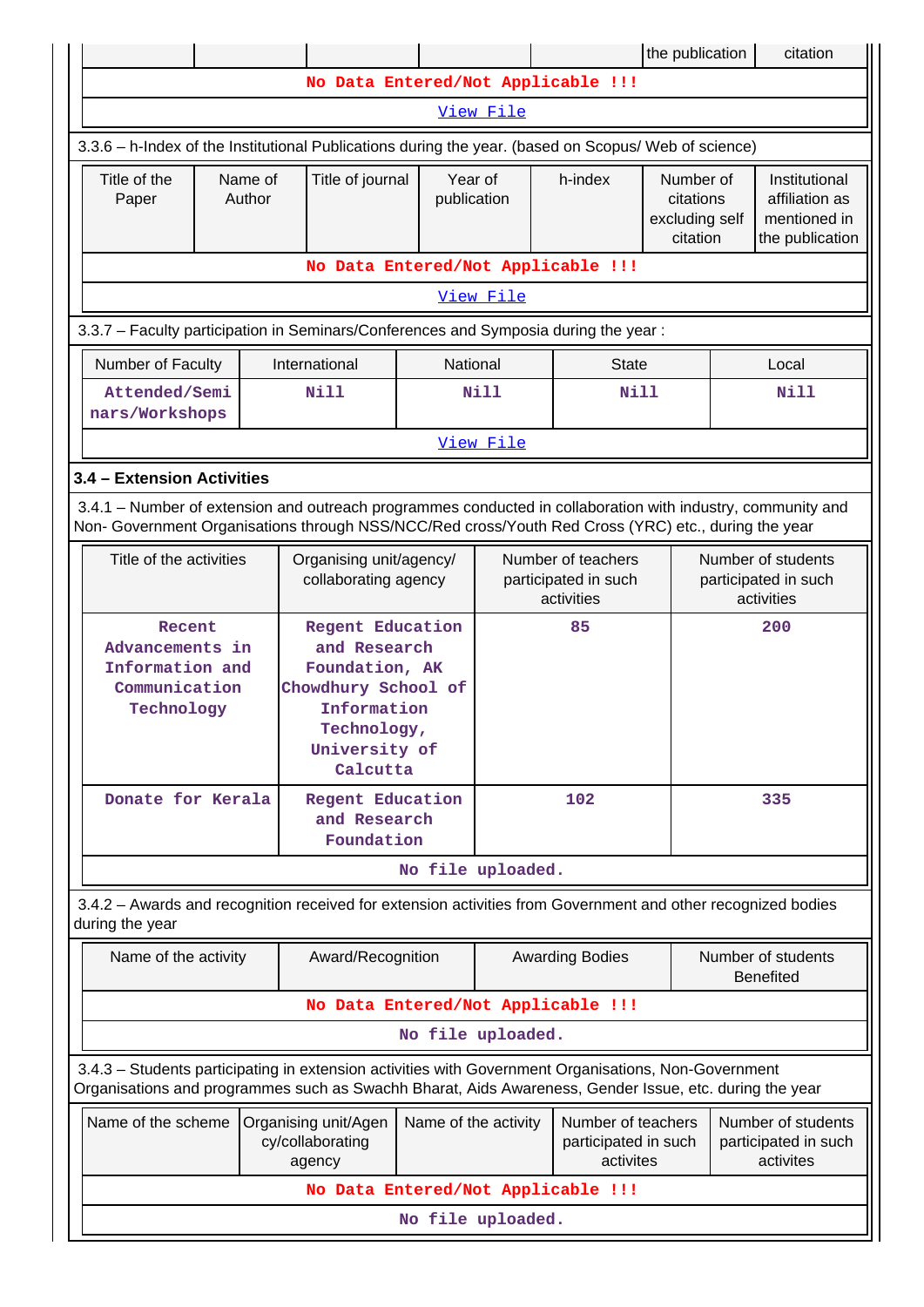| 3.5 - Collaborations                                                                                                                                     |                                                                              |                         |                                                                                                   |  |                                    |                    |             |                                                                                                                  |  |  |  |  |  |  |  |
|----------------------------------------------------------------------------------------------------------------------------------------------------------|------------------------------------------------------------------------------|-------------------------|---------------------------------------------------------------------------------------------------|--|------------------------------------|--------------------|-------------|------------------------------------------------------------------------------------------------------------------|--|--|--|--|--|--|--|
| 3.5.1 – Number of Collaborative activities for research, faculty exchange, student exchange during the year                                              |                                                                              |                         |                                                                                                   |  |                                    |                    |             |                                                                                                                  |  |  |  |  |  |  |  |
| Nature of activity                                                                                                                                       |                                                                              |                         | Participant                                                                                       |  | Source of financial support        |                    |             | Duration                                                                                                         |  |  |  |  |  |  |  |
|                                                                                                                                                          |                                                                              |                         |                                                                                                   |  | No Data Entered/Not Applicable !!! |                    |             |                                                                                                                  |  |  |  |  |  |  |  |
|                                                                                                                                                          | No file uploaded.                                                            |                         |                                                                                                   |  |                                    |                    |             |                                                                                                                  |  |  |  |  |  |  |  |
| 3.5.2 - Linkages with institutions/industries for internship, on-the- job training, project work, sharing of research<br>facilities etc. during the year |                                                                              |                         |                                                                                                   |  |                                    |                    |             |                                                                                                                  |  |  |  |  |  |  |  |
| Nature of linkage<br>Title of the<br>linkage                                                                                                             |                                                                              |                         | Name of the<br>partnering<br>institution/<br>industry<br>/research lab<br>with contact<br>details |  | <b>Duration From</b>               | <b>Duration To</b> |             | Participant                                                                                                      |  |  |  |  |  |  |  |
|                                                                                                                                                          |                                                                              |                         |                                                                                                   |  | No Data Entered/Not Applicable !!! |                    |             |                                                                                                                  |  |  |  |  |  |  |  |
|                                                                                                                                                          |                                                                              |                         |                                                                                                   |  | No file uploaded.                  |                    |             |                                                                                                                  |  |  |  |  |  |  |  |
| 3.5.3 - MoUs signed with institutions of national, international importance, other universities, industries, corporate<br>houses etc. during the year    |                                                                              |                         |                                                                                                   |  |                                    |                    |             |                                                                                                                  |  |  |  |  |  |  |  |
| Date of MoU signed<br>Organisation                                                                                                                       |                                                                              |                         |                                                                                                   |  | Purpose/Activities                 |                    |             | Number of<br>students/teachers<br>participated under MoUs                                                        |  |  |  |  |  |  |  |
|                                                                                                                                                          |                                                                              |                         |                                                                                                   |  | No Data Entered/Not Applicable !!! |                    |             |                                                                                                                  |  |  |  |  |  |  |  |
|                                                                                                                                                          |                                                                              |                         |                                                                                                   |  | No file uploaded.                  |                    |             |                                                                                                                  |  |  |  |  |  |  |  |
| <b>CRITERION IV - INFRASTRUCTURE AND LEARNING RESOURCES</b>                                                                                              |                                                                              |                         |                                                                                                   |  |                                    |                    |             |                                                                                                                  |  |  |  |  |  |  |  |
| 4.1 - Physical Facilities                                                                                                                                |                                                                              |                         |                                                                                                   |  |                                    |                    |             |                                                                                                                  |  |  |  |  |  |  |  |
| 4.1.1 – Budget allocation, excluding salary for infrastructure augmentation during the year                                                              |                                                                              |                         |                                                                                                   |  |                                    |                    |             |                                                                                                                  |  |  |  |  |  |  |  |
|                                                                                                                                                          |                                                                              |                         |                                                                                                   |  |                                    |                    |             |                                                                                                                  |  |  |  |  |  |  |  |
|                                                                                                                                                          |                                                                              |                         |                                                                                                   |  |                                    |                    |             | Budget allocated for infrastructure augmentation<br>Budget utilized for infrastructure development<br>144<br>240 |  |  |  |  |  |  |  |
|                                                                                                                                                          | 4.1.2 - Details of augmentation in infrastructure facilities during the year |                         |                                                                                                   |  |                                    |                    |             |                                                                                                                  |  |  |  |  |  |  |  |
| <b>Facilities</b><br><b>Existing or Newly Added</b>                                                                                                      |                                                                              |                         |                                                                                                   |  |                                    |                    |             |                                                                                                                  |  |  |  |  |  |  |  |
|                                                                                                                                                          |                                                                              |                         |                                                                                                   |  |                                    |                    |             |                                                                                                                  |  |  |  |  |  |  |  |
|                                                                                                                                                          |                                                                              | Campus Area             |                                                                                                   |  |                                    |                    | Existing    |                                                                                                                  |  |  |  |  |  |  |  |
|                                                                                                                                                          |                                                                              | Laboratories            |                                                                                                   |  |                                    |                    | Existing    |                                                                                                                  |  |  |  |  |  |  |  |
| Number of important equipments<br>purchased (Greater than 1-0 lakh)                                                                                      |                                                                              | during the current year |                                                                                                   |  |                                    |                    | Newly Added |                                                                                                                  |  |  |  |  |  |  |  |
|                                                                                                                                                          |                                                                              |                         |                                                                                                   |  | No file uploaded.                  |                    |             |                                                                                                                  |  |  |  |  |  |  |  |
| 4.2 - Library as a Learning Resource                                                                                                                     |                                                                              |                         |                                                                                                   |  |                                    |                    |             |                                                                                                                  |  |  |  |  |  |  |  |
| 4.2.1 - Library is automated {Integrated Library Management System (ILMS)}                                                                               |                                                                              |                         |                                                                                                   |  |                                    |                    |             |                                                                                                                  |  |  |  |  |  |  |  |
| Name of the ILMS<br>software                                                                                                                             |                                                                              |                         | Nature of automation (fully<br>or patially)                                                       |  | Version                            |                    |             | Year of automation                                                                                               |  |  |  |  |  |  |  |
| <b>IFWEdutech</b>                                                                                                                                        |                                                                              |                         | Fully                                                                                             |  | 3.0                                |                    |             | 2015                                                                                                             |  |  |  |  |  |  |  |
| 4.2.2 - Library Services                                                                                                                                 |                                                                              |                         |                                                                                                   |  |                                    |                    |             |                                                                                                                  |  |  |  |  |  |  |  |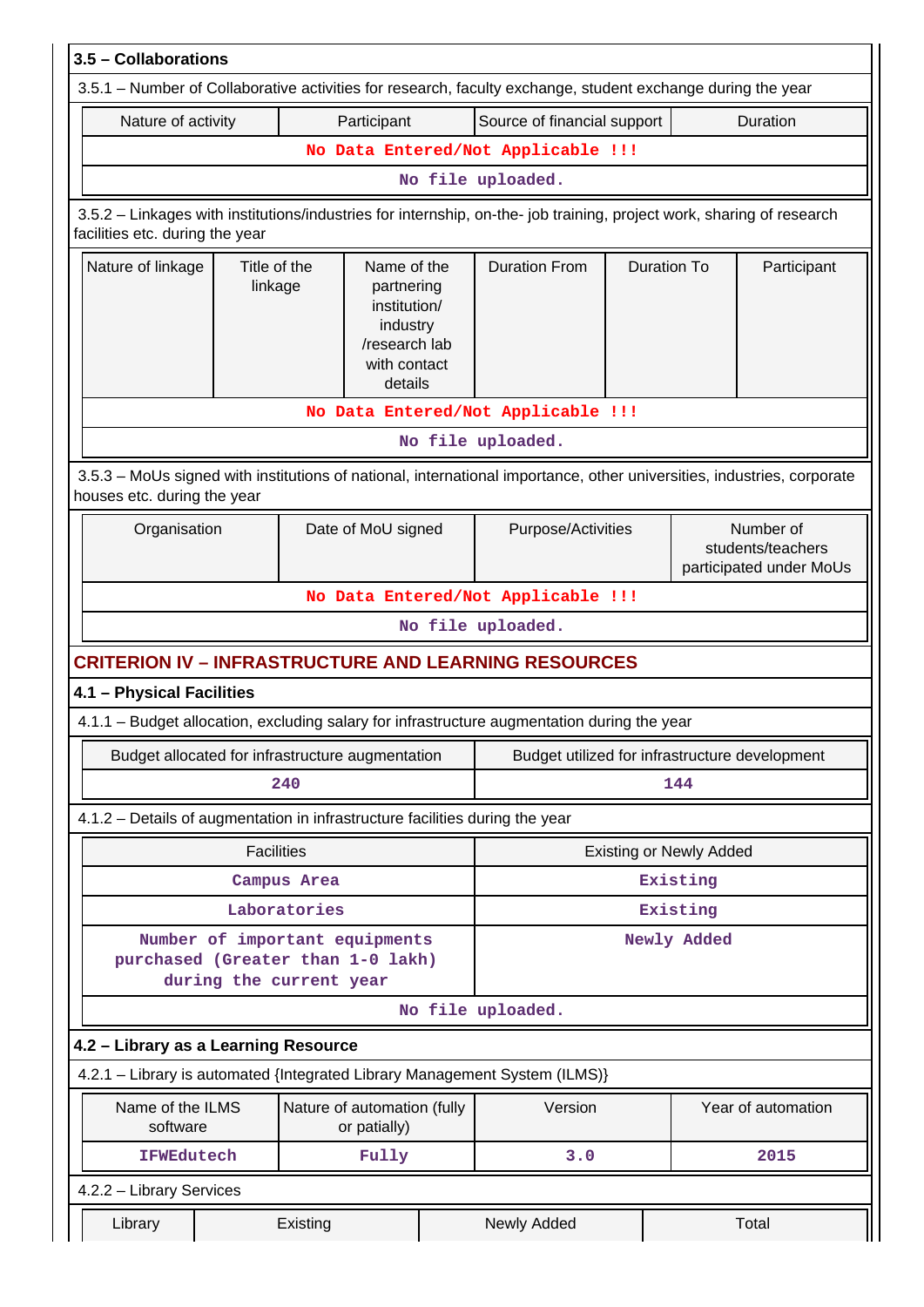| Service Type                                                                                                                                                                                                                                            |                                                                                                                                                                                                                                                                                                                                                                                                                                                                                                                                                                                                                                                                                                                                                     |                |                                                                  |             |               |                                                                                                                       |                    |                                                                |             |
|---------------------------------------------------------------------------------------------------------------------------------------------------------------------------------------------------------------------------------------------------------|-----------------------------------------------------------------------------------------------------------------------------------------------------------------------------------------------------------------------------------------------------------------------------------------------------------------------------------------------------------------------------------------------------------------------------------------------------------------------------------------------------------------------------------------------------------------------------------------------------------------------------------------------------------------------------------------------------------------------------------------------------|----------------|------------------------------------------------------------------|-------------|---------------|-----------------------------------------------------------------------------------------------------------------------|--------------------|----------------------------------------------------------------|-------------|
| $e-$<br>Journals                                                                                                                                                                                                                                        |                                                                                                                                                                                                                                                                                                                                                                                                                                                                                                                                                                                                                                                                                                                                                     | $\overline{a}$ | 5                                                                |             | <b>Nill</b>   | Nill                                                                                                                  | $\overline{a}$     |                                                                | 5           |
|                                                                                                                                                                                                                                                         | No file uploaded.                                                                                                                                                                                                                                                                                                                                                                                                                                                                                                                                                                                                                                                                                                                                   |                |                                                                  |             |               |                                                                                                                       |                    |                                                                |             |
| 4.2.3 - E-content developed by teachers such as: e-PG- Pathshala, CEC (under e-PG- Pathshala CEC (Under<br>Graduate) SWAYAM other MOOCs platform NPTEL/NMEICT/any other Government initiatives & institutional<br>(Learning Management System (LMS) etc |                                                                                                                                                                                                                                                                                                                                                                                                                                                                                                                                                                                                                                                                                                                                                     |                |                                                                  |             |               |                                                                                                                       |                    |                                                                |             |
|                                                                                                                                                                                                                                                         | Name of the Teacher<br>Name of the Module<br>Platform on which module<br>Date of launching e-<br>is developed<br>content                                                                                                                                                                                                                                                                                                                                                                                                                                                                                                                                                                                                                            |                |                                                                  |             |               |                                                                                                                       |                    |                                                                |             |
|                                                                                                                                                                                                                                                         | No Data Entered/Not Applicable !!!                                                                                                                                                                                                                                                                                                                                                                                                                                                                                                                                                                                                                                                                                                                  |                |                                                                  |             |               |                                                                                                                       |                    |                                                                |             |
|                                                                                                                                                                                                                                                         | No file uploaded.                                                                                                                                                                                                                                                                                                                                                                                                                                                                                                                                                                                                                                                                                                                                   |                |                                                                  |             |               |                                                                                                                       |                    |                                                                |             |
|                                                                                                                                                                                                                                                         | 4.3 - IT Infrastructure                                                                                                                                                                                                                                                                                                                                                                                                                                                                                                                                                                                                                                                                                                                             |                |                                                                  |             |               |                                                                                                                       |                    |                                                                |             |
| 4.3.1 - Technology Upgradation (overall)                                                                                                                                                                                                                |                                                                                                                                                                                                                                                                                                                                                                                                                                                                                                                                                                                                                                                                                                                                                     |                |                                                                  |             |               |                                                                                                                       |                    |                                                                |             |
| <b>Total Co</b><br>Computer<br>Internet<br>Office<br><b>Type</b><br><b>Browsing</b><br>Computer<br>Departme<br>Available<br><b>Bandwidt</b><br>Lab<br>Centers<br>mputers<br>centers<br>nts<br>h (MBPS/<br>GBPS)                                         |                                                                                                                                                                                                                                                                                                                                                                                                                                                                                                                                                                                                                                                                                                                                                     |                |                                                                  |             |               |                                                                                                                       |                    | <b>Others</b>                                                  |             |
| Existin<br>g                                                                                                                                                                                                                                            | 300                                                                                                                                                                                                                                                                                                                                                                                                                                                                                                                                                                                                                                                                                                                                                 | 10             | 20                                                               | 1           | 10            | 10                                                                                                                    | 8                  | 20                                                             | $\mathbf 0$ |
| Added                                                                                                                                                                                                                                                   | $\mathbf 0$                                                                                                                                                                                                                                                                                                                                                                                                                                                                                                                                                                                                                                                                                                                                         | $\mathbf{O}$   | $\mathbf 0$                                                      | $\mathbf 0$ | $\mathbf 0$   | $\mathbf 0$                                                                                                           | $\mathbf 0$        | $\mathbf{0}$                                                   | $\mathbf 0$ |
| Total                                                                                                                                                                                                                                                   | 300                                                                                                                                                                                                                                                                                                                                                                                                                                                                                                                                                                                                                                                                                                                                                 | 10             | 20                                                               | 1           | 10            | 10                                                                                                                    | 8                  | 20                                                             | $\mathbf 0$ |
| 4.3.2 – Bandwidth available of internet connection in the Institution (Leased line)                                                                                                                                                                     |                                                                                                                                                                                                                                                                                                                                                                                                                                                                                                                                                                                                                                                                                                                                                     |                |                                                                  |             |               |                                                                                                                       |                    |                                                                |             |
|                                                                                                                                                                                                                                                         |                                                                                                                                                                                                                                                                                                                                                                                                                                                                                                                                                                                                                                                                                                                                                     |                |                                                                  |             | 20 MBPS/ GBPS |                                                                                                                       |                    |                                                                |             |
| 4.3.3 - Facility for e-content                                                                                                                                                                                                                          |                                                                                                                                                                                                                                                                                                                                                                                                                                                                                                                                                                                                                                                                                                                                                     |                |                                                                  |             |               |                                                                                                                       |                    |                                                                |             |
|                                                                                                                                                                                                                                                         |                                                                                                                                                                                                                                                                                                                                                                                                                                                                                                                                                                                                                                                                                                                                                     |                | Name of the e-content development facility                       |             |               | Provide the link of the videos and media centre and                                                                   | recording facility |                                                                |             |
|                                                                                                                                                                                                                                                         |                                                                                                                                                                                                                                                                                                                                                                                                                                                                                                                                                                                                                                                                                                                                                     |                |                                                                  |             |               | No Data Entered/Not Applicable !!!                                                                                    |                    |                                                                |             |
| 4.4 - Maintenance of Campus Infrastructure                                                                                                                                                                                                              |                                                                                                                                                                                                                                                                                                                                                                                                                                                                                                                                                                                                                                                                                                                                                     |                |                                                                  |             |               |                                                                                                                       |                    |                                                                |             |
| 4.4.1 – Expenditure incurred on maintenance of physical facilities and academic support facilities, excluding salary<br>component, during the year                                                                                                      |                                                                                                                                                                                                                                                                                                                                                                                                                                                                                                                                                                                                                                                                                                                                                     |                |                                                                  |             |               |                                                                                                                       |                    |                                                                |             |
|                                                                                                                                                                                                                                                         | Assigned Budget on<br>academic facilities                                                                                                                                                                                                                                                                                                                                                                                                                                                                                                                                                                                                                                                                                                           |                | Expenditure incurred on<br>maintenance of academic<br>facilities |             |               | Assigned budget on<br>physical facilities                                                                             |                    | Expenditure incurredon<br>maintenance of physical<br>facilites |             |
|                                                                                                                                                                                                                                                         | 20                                                                                                                                                                                                                                                                                                                                                                                                                                                                                                                                                                                                                                                                                                                                                  |                | 20                                                               |             |               | 16                                                                                                                    |                    | 16                                                             |             |
| library, sports complex, computers, classrooms etc. (maximum 500 words) (information to be available in                                                                                                                                                 |                                                                                                                                                                                                                                                                                                                                                                                                                                                                                                                                                                                                                                                                                                                                                     |                |                                                                  |             |               | 4.4.2 – Procedures and policies for maintaining and utilizing physical, academic and support facilities - laboratory, |                    |                                                                |             |
|                                                                                                                                                                                                                                                         | institutional Website, provide link)<br>The college has a central library and two departmental libraries. The library<br>has a good collection of books. In addition to this, according to the scheme of<br>state government allotment is granted for purchase of books for the students of<br>SC, ST category and the students belonging to BPL category. As this college is<br>situated in economically backward area, many students are can not afford to buy<br>books. They completely depend on the college library for their studies. The<br>books purchased under state government scheme for students of ST, SC and BPL<br>categories are given to this students for complete academic year and this is of<br>great help to these students. |                |                                                                  |             |               |                                                                                                                       |                    |                                                                |             |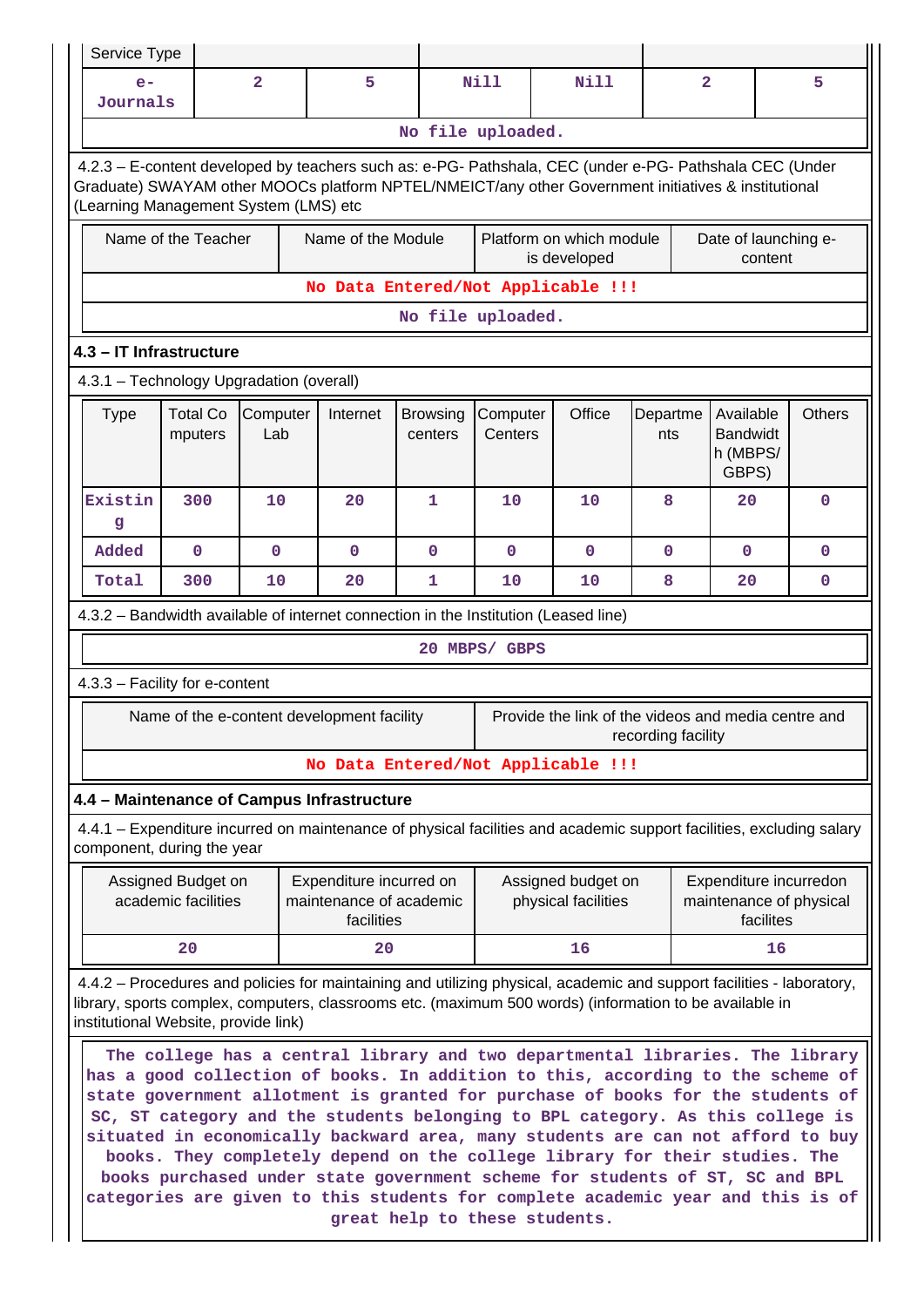# **CRITERION V – STUDENT SUPPORT AND PROGRESSION**

# **5.1 – Student Support**

| 5.1.1 - Scholarships and Financial Support |  |
|--------------------------------------------|--|
|--------------------------------------------|--|

|                                         | Name/Title of the scheme | Number of students  | Amount in Rupees |  |
|-----------------------------------------|--------------------------|---------------------|------------------|--|
| Financial Support<br>from institution   | Nill                     | Nill                | Nill             |  |
| Financial Support<br>from Other Sources |                          |                     |                  |  |
| a) National                             | Nill                     | Nill                | Nill             |  |
| b) International                        | Nill                     | Nill                | Nill             |  |
|                                         |                          | Ata 221a Gualacidad |                  |  |

#### **No file uploaded.**

 5.1.2 – Number of capability enhancement and development schemes such as Soft skill development, Remedial coaching, Language lab, Bridge courses, Yoga, Meditation, Personal Counselling and Mentoring etc.,

| Name of the capability<br>enhancement scheme | Date of implemetation | Number of students<br>enrolled | Agencies involved |  |  |  |  |
|----------------------------------------------|-----------------------|--------------------------------|-------------------|--|--|--|--|
| No Data Entered/Not Applicable !!!           |                       |                                |                   |  |  |  |  |

### View File

 5.1.3 – Students benefited by guidance for competitive examinations and career counselling offered by the institution during the year

| Year | Name of the<br>scheme | Number of<br>benefited<br>students for<br>competitive<br>examination | Number of<br>benefited<br>students by<br>career<br>counseling<br>activities | Number of<br>students who<br>have passedin<br>the comp. exam | Number of<br>studentsp placed |
|------|-----------------------|----------------------------------------------------------------------|-----------------------------------------------------------------------------|--------------------------------------------------------------|-------------------------------|
| 2018 | Career N<br>Courses   | 153                                                                  | 163                                                                         | 25                                                           | 48                            |

### **No file uploaded.**

 5.1.4 – Institutional mechanism for transparency, timely redressal of student grievances, Prevention of sexual harassment and ragging cases during the year

| Total grievances received | Number of grievances redressed     | Avg. number of days for grievance<br>redressal |
|---------------------------|------------------------------------|------------------------------------------------|
|                           | No Data Entered/Not Applicable !!! |                                                |

## **5.2 – Student Progression**

|                                                                    |                                                                                                             | On campus |                                                                               | Off campus                         |                              |  |  |
|--------------------------------------------------------------------|-------------------------------------------------------------------------------------------------------------|-----------|-------------------------------------------------------------------------------|------------------------------------|------------------------------|--|--|
|                                                                    | Number of<br>Nameof<br>Number of<br>organizations<br>stduents placed<br>students<br>visited<br>participated |           |                                                                               | Nameof<br>organizations<br>visited | Number of<br>stduents placed |  |  |
|                                                                    |                                                                                                             |           |                                                                               | No Data Entered/Not Applicable !!! |                              |  |  |
|                                                                    |                                                                                                             |           |                                                                               | View File                          |                              |  |  |
|                                                                    |                                                                                                             |           | 5.2.2 – Student progression to higher education in percentage during the year |                                    |                              |  |  |
| Number of<br>Year<br>Name of<br>Name of<br>Depratment<br>Programme |                                                                                                             |           |                                                                               |                                    |                              |  |  |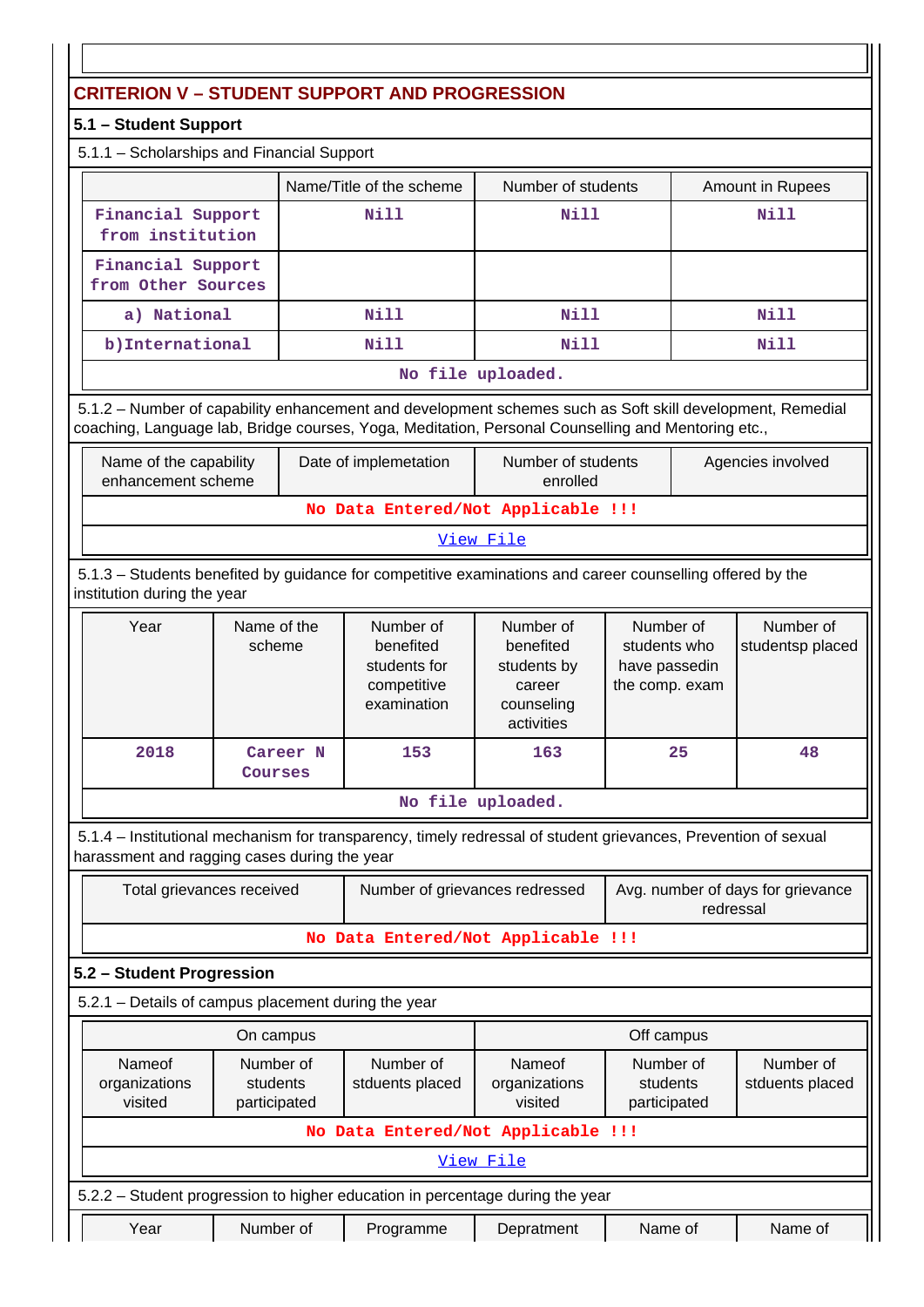|                                                                                                                                                                                        | students<br>enrolling into<br>higher education                                                                                                                                                                                                                                                                                                                                                                                                                                                                                                                                                                                                                                                   |  | graduated from                     |                                   |                   | graduated from                      |  | institution joined     | programme<br>admitted to                                                                                            |
|----------------------------------------------------------------------------------------------------------------------------------------------------------------------------------------|--------------------------------------------------------------------------------------------------------------------------------------------------------------------------------------------------------------------------------------------------------------------------------------------------------------------------------------------------------------------------------------------------------------------------------------------------------------------------------------------------------------------------------------------------------------------------------------------------------------------------------------------------------------------------------------------------|--|------------------------------------|-----------------------------------|-------------------|-------------------------------------|--|------------------------|---------------------------------------------------------------------------------------------------------------------|
|                                                                                                                                                                                        |                                                                                                                                                                                                                                                                                                                                                                                                                                                                                                                                                                                                                                                                                                  |  | No Data Entered/Not Applicable !!! |                                   |                   |                                     |  |                        |                                                                                                                     |
|                                                                                                                                                                                        |                                                                                                                                                                                                                                                                                                                                                                                                                                                                                                                                                                                                                                                                                                  |  |                                    |                                   | No file uploaded. |                                     |  |                        |                                                                                                                     |
| 5.2.3 - Students qualifying in state/ national/ international level examinations during the year<br>(eq:NET/SET/SLET/GATE/GMAT/CAT/GRE/TOFEL/Civil Services/State Government Services) |                                                                                                                                                                                                                                                                                                                                                                                                                                                                                                                                                                                                                                                                                                  |  |                                    |                                   |                   |                                     |  |                        |                                                                                                                     |
|                                                                                                                                                                                        | Number of students selected/ qualifying<br><b>Items</b>                                                                                                                                                                                                                                                                                                                                                                                                                                                                                                                                                                                                                                          |  |                                    |                                   |                   |                                     |  |                        |                                                                                                                     |
| 10<br><b>GATE</b>                                                                                                                                                                      |                                                                                                                                                                                                                                                                                                                                                                                                                                                                                                                                                                                                                                                                                                  |  |                                    |                                   |                   |                                     |  |                        |                                                                                                                     |
|                                                                                                                                                                                        | No file uploaded.                                                                                                                                                                                                                                                                                                                                                                                                                                                                                                                                                                                                                                                                                |  |                                    |                                   |                   |                                     |  |                        |                                                                                                                     |
| 5.2.4 – Sports and cultural activities / competitions organised at the institution level during the year                                                                               |                                                                                                                                                                                                                                                                                                                                                                                                                                                                                                                                                                                                                                                                                                  |  |                                    |                                   |                   |                                     |  |                        |                                                                                                                     |
|                                                                                                                                                                                        | Activity                                                                                                                                                                                                                                                                                                                                                                                                                                                                                                                                                                                                                                                                                         |  |                                    | Level                             |                   |                                     |  | Number of Participants |                                                                                                                     |
|                                                                                                                                                                                        | Spoon Racer                                                                                                                                                                                                                                                                                                                                                                                                                                                                                                                                                                                                                                                                                      |  |                                    |                                   | Internal          |                                     |  |                        | 65                                                                                                                  |
|                                                                                                                                                                                        | Long Jump                                                                                                                                                                                                                                                                                                                                                                                                                                                                                                                                                                                                                                                                                        |  |                                    |                                   | Internal          |                                     |  |                        | 78                                                                                                                  |
|                                                                                                                                                                                        | Shot-Put                                                                                                                                                                                                                                                                                                                                                                                                                                                                                                                                                                                                                                                                                         |  |                                    |                                   | Internal          |                                     |  |                        | 56                                                                                                                  |
|                                                                                                                                                                                        | 50m Run                                                                                                                                                                                                                                                                                                                                                                                                                                                                                                                                                                                                                                                                                          |  |                                    |                                   | Internal          |                                     |  |                        | 89                                                                                                                  |
|                                                                                                                                                                                        |                                                                                                                                                                                                                                                                                                                                                                                                                                                                                                                                                                                                                                                                                                  |  |                                    |                                   | No file uploaded. |                                     |  |                        |                                                                                                                     |
| 5.3 - Student Participation and Activities<br>level (award for a team event should be counted as one)                                                                                  |                                                                                                                                                                                                                                                                                                                                                                                                                                                                                                                                                                                                                                                                                                  |  |                                    |                                   |                   |                                     |  |                        | 5.3.1 - Number of awards/medals for outstanding performance in sports/cultural activities at national/international |
| Year                                                                                                                                                                                   | Name of the<br>award/medal                                                                                                                                                                                                                                                                                                                                                                                                                                                                                                                                                                                                                                                                       |  | National/<br>Internaional          | Number of<br>awards for<br>Sports |                   | Number of<br>awards for<br>Cultural |  | Student ID<br>number   | Name of the<br>student                                                                                              |
|                                                                                                                                                                                        |                                                                                                                                                                                                                                                                                                                                                                                                                                                                                                                                                                                                                                                                                                  |  | No Data Entered/Not Applicable !!! |                                   |                   |                                     |  |                        |                                                                                                                     |
|                                                                                                                                                                                        |                                                                                                                                                                                                                                                                                                                                                                                                                                                                                                                                                                                                                                                                                                  |  |                                    |                                   | No file uploaded. |                                     |  |                        |                                                                                                                     |
| the institution (maximum 500 words)                                                                                                                                                    |                                                                                                                                                                                                                                                                                                                                                                                                                                                                                                                                                                                                                                                                                                  |  |                                    |                                   |                   |                                     |  |                        | 5.3.2 - Activity of Student Council & representation of students on academic & administrative bodies/committees of  |
|                                                                                                                                                                                        | We have Class Representatives (CR) in each class, which is based on selection<br>and not by election. The selection is done by the teachers of individual<br>department. But we have various academic and administrative bodies that have<br>student representatives on them. The institute has the following bodies /<br>committees in which student representatives are involved Academic: 1.CR<br>Committee 2. Innovative Project Committee 3. Seminar / Conference Committee<br>4. Wall Magazine Committee 5. News letter Committee 6. Quiz Debate Committee<br>Administrative 1. AntiRragging committee 2. Antiragging sqad 3. Cultural<br>Committee 4. Fest Committee 5. Canteen Committee |  |                                    |                                   |                   |                                     |  |                        |                                                                                                                     |
| 5.4 - Alumni Engagement                                                                                                                                                                |                                                                                                                                                                                                                                                                                                                                                                                                                                                                                                                                                                                                                                                                                                  |  |                                    |                                   |                   |                                     |  |                        |                                                                                                                     |
|                                                                                                                                                                                        | 5.4.1 - Whether the institution has registered Alumni Association?                                                                                                                                                                                                                                                                                                                                                                                                                                                                                                                                                                                                                               |  |                                    |                                   |                   |                                     |  |                        |                                                                                                                     |
| <b>No</b>                                                                                                                                                                              |                                                                                                                                                                                                                                                                                                                                                                                                                                                                                                                                                                                                                                                                                                  |  |                                    |                                   |                   |                                     |  |                        |                                                                                                                     |
|                                                                                                                                                                                        |                                                                                                                                                                                                                                                                                                                                                                                                                                                                                                                                                                                                                                                                                                  |  |                                    |                                   |                   |                                     |  |                        |                                                                                                                     |
| 5.4.2 - No. of enrolled Alumni:                                                                                                                                                        |                                                                                                                                                                                                                                                                                                                                                                                                                                                                                                                                                                                                                                                                                                  |  |                                    |                                   |                   |                                     |  |                        |                                                                                                                     |
|                                                                                                                                                                                        |                                                                                                                                                                                                                                                                                                                                                                                                                                                                                                                                                                                                                                                                                                  |  | No Data Entered/Not Applicable !!! |                                   |                   |                                     |  |                        |                                                                                                                     |
|                                                                                                                                                                                        | 5.4.3 - Alumni contribution during the year (in Rupees):                                                                                                                                                                                                                                                                                                                                                                                                                                                                                                                                                                                                                                         |  |                                    |                                   |                   |                                     |  |                        |                                                                                                                     |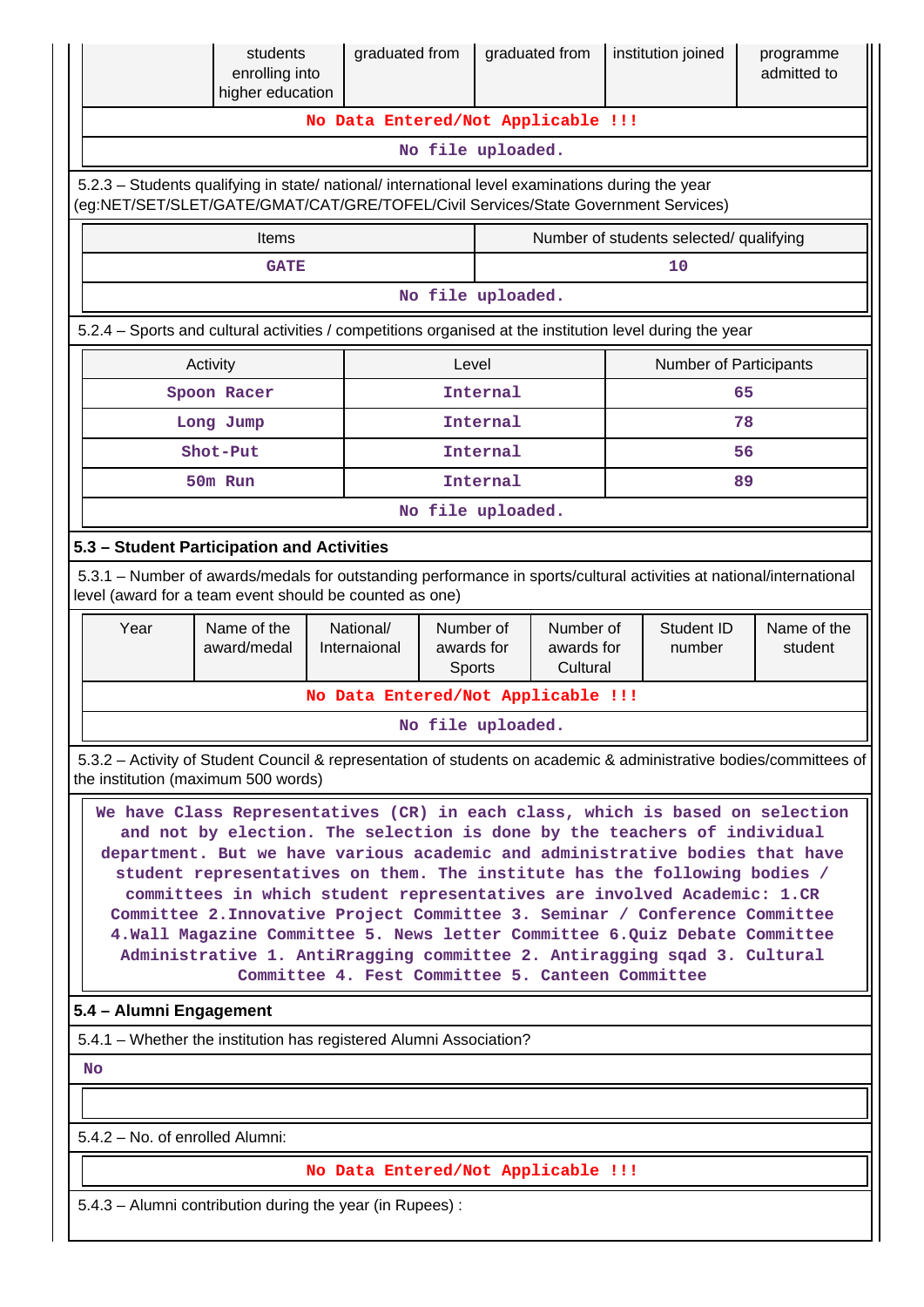#### **No Data Entered/Not Applicable !!!**

5.4.4 – Meetings/activities organized by Alumni Association :

 **RERF Alumni association is not registered under the Govt. regulation, but we are trying to do it in near future. Following are the activity which we would like to consider in our association: Department is planning to create a platform of alumni and student, where interaction takes place between them regarding job market scenario, nature of questions pose during interviews and how to prepare for interviews, etc., on a regular basis. Hiring a professional psychologist to assist students to overcome stage fear, exam anxiety, etc.**

### **CRITERION VI – GOVERNANCE, LEADERSHIP AND MANAGEMENT**

#### **6.1 – Institutional Vision and Leadership**

 6.1.1 – Mention two practices of decentralization and participative management during the last year (maximum 500 words)

 **The Management gives sufficient freedom to the Principal, who is the academic head of the institution to function in order to fulfill the vision and mission of the institution. The college delegates authority and provides operational autonomy to the departments to work towards decentralized governance system. The policies largely aim at reducing central management size, reorganizing delivery, expanding private initiatives, and creating new partnerships. Academic responsibilities are fairly divided among all the staff members. Committees are appointed for the various academic and co-curricular activities to be conducted in the course of the academic year. The list of committees is displayed at the beginning of the year on the staff notice-board. his ensures transparency in policy execution. The responsibilities are communicated to the faculty members through regular staff meetings. The Principal of the college holds regular meetings with Page 60/79 10-04-2018 03:18:48Self Study Report of Regent Education and Research Foundation Group of Institutions the teaching and non-teaching staff. In these meetings, various issues are taken up for discussion before arriving at a final decision. The Heads of Departments monitor the functioning of the various departments. Participative decisionmaking ensures the total participation of all the people concerned. The office administration of the College is headed by the Registrar under whom there are Office Superintendents, Head Clerks, Senior Clerks, Junior Clerks, and other Class III and Class IV Staff. The Registrar in consultation with the Principal coordinates the day-to-day activities With the increasing impact of globalization, the challenges faced by the nations of the world are substantial hence, the importance of localization through decentralization has intensified. At the same time, decentralization is seen as a means of improving the efficiency of education systems and the quality of educational service.**

6.1.2 – Does the institution have a Management Information System (MIS)?

# *Yes*

### **6.2 – Strategy Development and Deployment**

6.2.1 – Quality improvement strategies adopted by the institution for each of the following (with in 100 words each):

| Strategy Type         | Details                                                                                                                                                                                                                                                                        |
|-----------------------|--------------------------------------------------------------------------------------------------------------------------------------------------------------------------------------------------------------------------------------------------------------------------------|
| Teaching and Learning | To meet the demands for skilled<br>manpower in the field of engineering,<br>technology and management globally. To<br>inculcate and inspire students in<br>higher studies and research. To impart<br>high quality education by providing the<br>ambience needed for developing |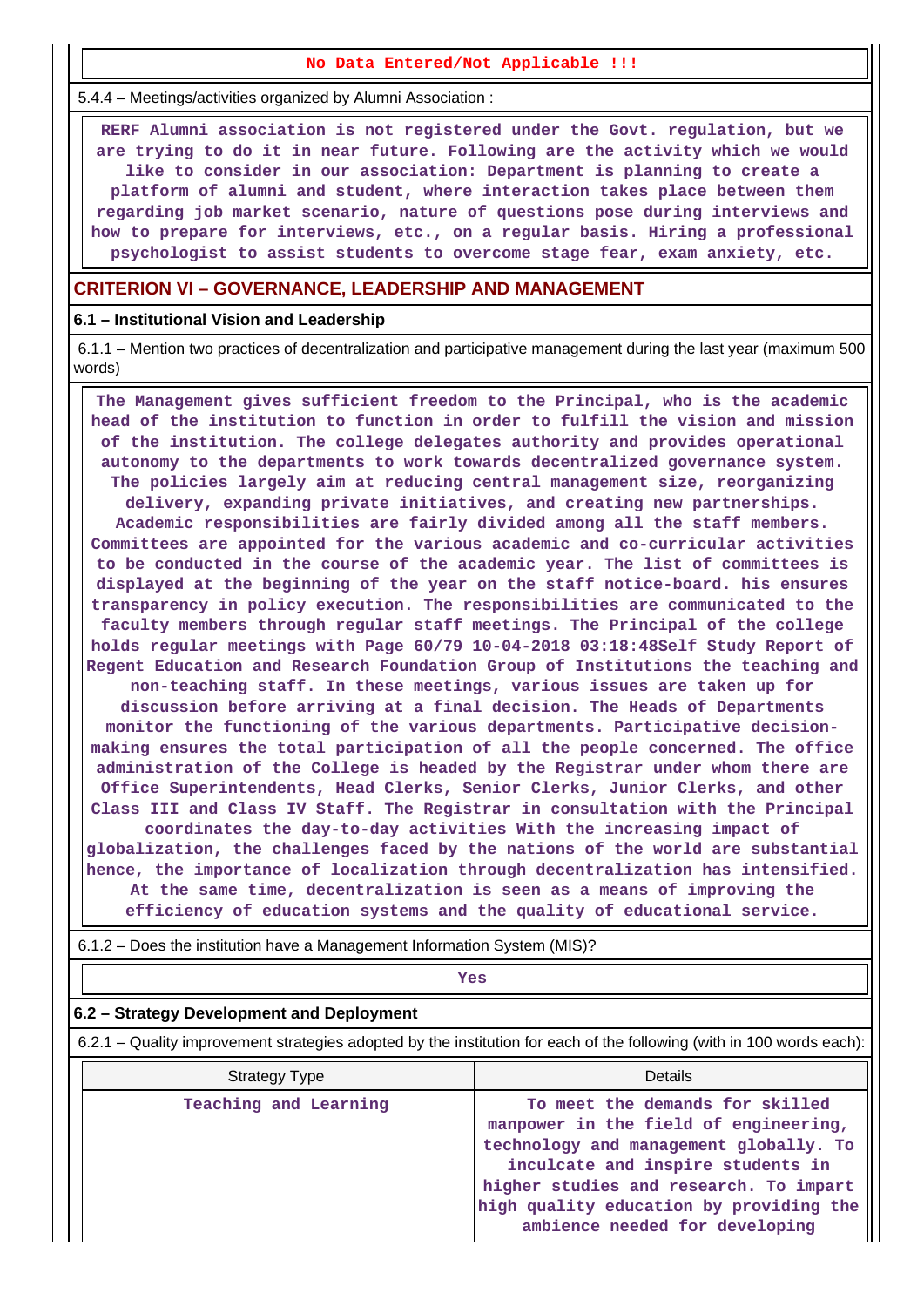**requisite skill for excellence in education and industry**

 6.2.2 – Implementation of e-governance in areas of operations: E-governace area **Details Planning and Development Igniting youths and empowering society. To facilitate, train and educate students at both U.G and P.G levels to produce a pool of young professionals of outstanding ability. New educational initiatives of national significance to enrich the National dream of empowerment of young generation 6.3 – Faculty Empowerment Strategies** 6.3.1 – Teachers provided with financial support to attend conferences / workshops and towards membership fee of professional bodies during the year Year | Name of Teacher | Name of conference/ workshop attended for which financial support provided Name of the professional body for which membership fee is provided Amount of support  **2018 Nill Nill Nill Nill No file uploaded.** 6.3.2 – Number of professional development / administrative training programmes organized by the College for teaching and non teaching staff during the year Year | Title of the professional development programme organised for teaching staff Title of the administrative training programme organised for non-teaching staff From date  $\begin{array}{ccc} \mid & \text{To Date} \mid & \text{Number of} \end{array}$ participants (Teaching staff) Number of participants (non-teaching staff) **No Data Entered/Not Applicable !!! No file uploaded.** 6.3.3 – No. of teachers attending professional development programmes, viz., Orientation Programme, Refresher Course, Short Term Course, Faculty Development Programmes during the year Title of the professional development programme Number of teachers who attended From Date  $\overline{a}$  To date  $\overline{a}$  Duration **No Data Entered/Not Applicable !!! No file uploaded.** 6.3.4 – Faculty and Staff recruitment (no. for permanent recruitment): Teaching Non-teaching Non-teaching Permanent | Full Time | Permanent | Full Time **No Data Entered/Not Applicable !!!** 6.3.5 – Welfare schemes for Teaching **Non-teaching** Non-teaching **Non-teaching** Students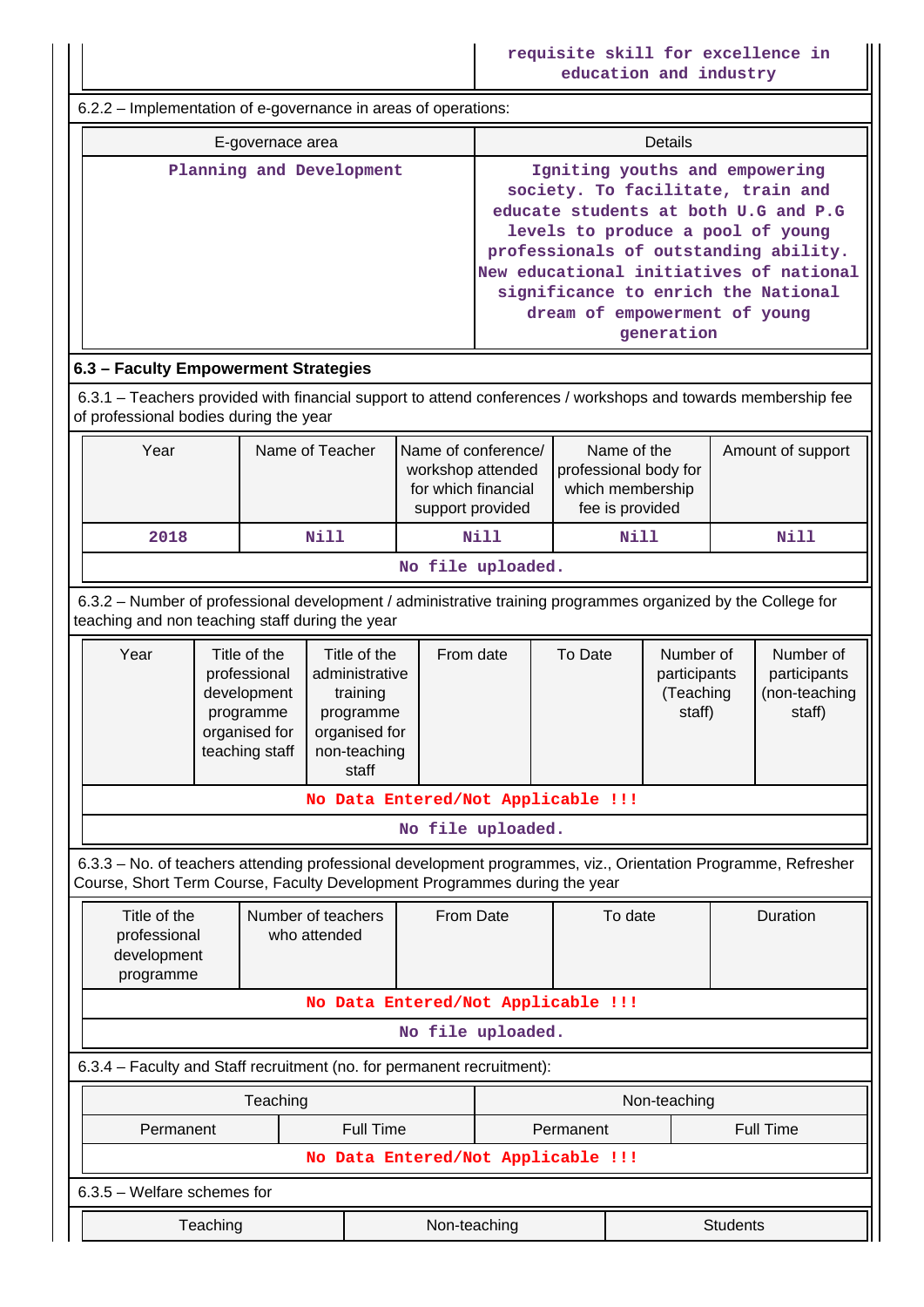**No Data Entered/Not Applicable !!! 6.4 – Financial Management and Resource Mobilization** 6.4.1 – Institution conducts internal and external financial audits regularly (with in 100 words each) **1. The institution is having qualified to practice charted accountants as internal and external auditors who are auditing the accounts of the college once in six months. After the audit, the report is sent to the management for review. The auditors are appointed by the MD's office (Headquarter). In addition to this, the institution is having consultants to give opinions on taxation and legal issues. 2. the Last audit was done on 18th September 2013 and as of date, there is no adverse remark on the accounts of the institution. The college is filing income tax returns every year within the stipulated time** 6.4.2 – Funds / Grants received from management, non-government bodies, individuals, philanthropies during the year(not covered in Criterion III) Name of the non government funding agencies /individuals Funds/ Grnats received in Rs. | Purpose **No Data Entered/Not Applicable !!! No file uploaded.** 6.4.3 – Total corpus fund generated **No Data Entered/Not Applicable !!! 6.5 – Internal Quality Assurance System** 6.5.1 – Whether Academic and Administrative Audit (AAA) has been done? **Audit Type**  The External The External Audit Type **Internal** Yes/No | Agency | Yes/No | Authority **Academic Nill Nill Yes Internal Administrative Nill Nill Yes Internal** 6.5.2 – Activities and support from the Parent – Teacher Association (at least three) **No Data Entered/Not Applicable !!!** 6.5.3 – Development programmes for support staff (at least three) **The institution has a policy of encouraging the professional development of faculty and supporting staff listed below: Each faculty member are encouraged to participate in at least one faculty development program for every two years in Universities Technical Teachers Training Institute and Institutes of National Importance in this case necessary sponsorship is provided by the institute Members of the faculty are encouraged to be members of a professional society. Like ISTE, IEEE (USA), AIMA, AIMS, CSI, IE, IETE, IET (UK), ACM (USA), Springer and other professional bodies. To upgrade the skills of the faculty, the management of the institution encourages its people to register for higher studies. The teaching and non-teaching staff are provided training programs through the conduction of regular workshops, seminars, and conferences.** 6.5.4 – Post Accreditation initiative(s) (mention at least three) **No Data Entered/Not Applicable !!!**

6.5.5 – Internal Quality Assurance System Details

a) Submission of Data for AISHE portal  $\vert$  **No** 

b)Participation in NIRF **No**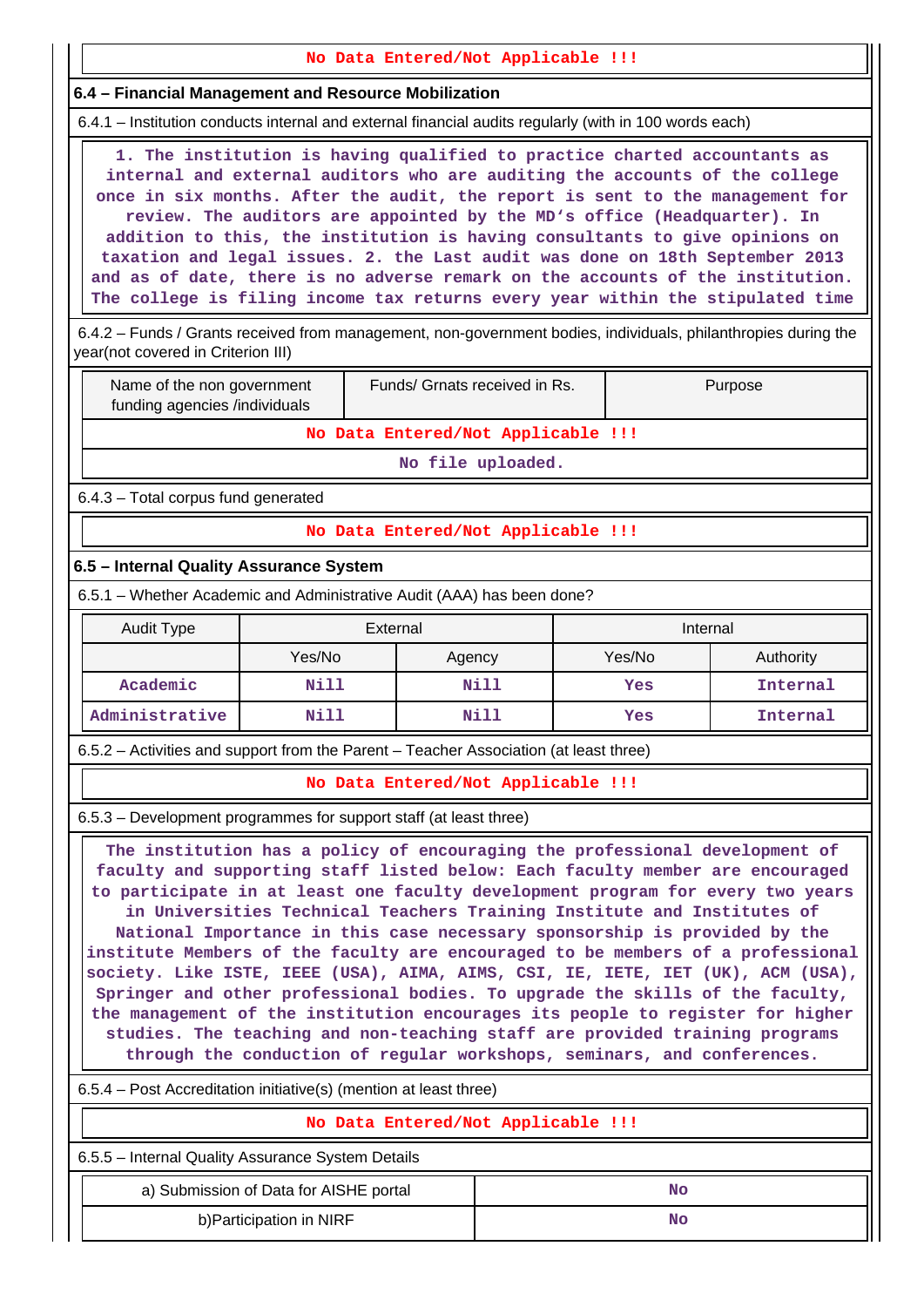| c)ISO certification                                                                                                                                                                                                                                                                                                                                                                                                                                                                                                                                                                                                                                                                                                                                                                                                                                                                                                        |                                                                                              |                                                                                                   |    | <b>No</b>                                       |                                            |    |                       |                            |                                                     |  |
|----------------------------------------------------------------------------------------------------------------------------------------------------------------------------------------------------------------------------------------------------------------------------------------------------------------------------------------------------------------------------------------------------------------------------------------------------------------------------------------------------------------------------------------------------------------------------------------------------------------------------------------------------------------------------------------------------------------------------------------------------------------------------------------------------------------------------------------------------------------------------------------------------------------------------|----------------------------------------------------------------------------------------------|---------------------------------------------------------------------------------------------------|----|-------------------------------------------------|--------------------------------------------|----|-----------------------|----------------------------|-----------------------------------------------------|--|
|                                                                                                                                                                                                                                                                                                                                                                                                                                                                                                                                                                                                                                                                                                                                                                                                                                                                                                                            | d)NBA or any other quality audit                                                             |                                                                                                   | No |                                                 |                                            |    |                       |                            |                                                     |  |
| 6.5.6 - Number of Quality Initiatives undertaken during the year                                                                                                                                                                                                                                                                                                                                                                                                                                                                                                                                                                                                                                                                                                                                                                                                                                                           |                                                                                              |                                                                                                   |    |                                                 |                                            |    |                       |                            |                                                     |  |
| Year                                                                                                                                                                                                                                                                                                                                                                                                                                                                                                                                                                                                                                                                                                                                                                                                                                                                                                                       |                                                                                              | Name of quality                                                                                   |    | Date of<br>initiative by IQAC   conducting IQAC | <b>Duration From</b><br><b>Duration To</b> |    |                       |                            | Number of<br>participants                           |  |
|                                                                                                                                                                                                                                                                                                                                                                                                                                                                                                                                                                                                                                                                                                                                                                                                                                                                                                                            | No Data Entered/Not Applicable !!!                                                           |                                                                                                   |    |                                                 |                                            |    |                       |                            |                                                     |  |
| No file uploaded.                                                                                                                                                                                                                                                                                                                                                                                                                                                                                                                                                                                                                                                                                                                                                                                                                                                                                                          |                                                                                              |                                                                                                   |    |                                                 |                                            |    |                       |                            |                                                     |  |
| <b>CRITERION VII - INSTITUTIONAL VALUES AND BEST PRACTICES</b>                                                                                                                                                                                                                                                                                                                                                                                                                                                                                                                                                                                                                                                                                                                                                                                                                                                             |                                                                                              |                                                                                                   |    |                                                 |                                            |    |                       |                            |                                                     |  |
| 7.1 - Institutional Values and Social Responsibilities                                                                                                                                                                                                                                                                                                                                                                                                                                                                                                                                                                                                                                                                                                                                                                                                                                                                     |                                                                                              |                                                                                                   |    |                                                 |                                            |    |                       |                            |                                                     |  |
| 7.1.1 – Gender Equity (Number of gender equity promotion programmes organized by the institution during the<br>year)                                                                                                                                                                                                                                                                                                                                                                                                                                                                                                                                                                                                                                                                                                                                                                                                       |                                                                                              |                                                                                                   |    |                                                 |                                            |    |                       |                            |                                                     |  |
| Title of the<br>programme                                                                                                                                                                                                                                                                                                                                                                                                                                                                                                                                                                                                                                                                                                                                                                                                                                                                                                  |                                                                                              | Period from                                                                                       |    |                                                 | Period To<br><b>Number of Participants</b> |    |                       |                            |                                                     |  |
|                                                                                                                                                                                                                                                                                                                                                                                                                                                                                                                                                                                                                                                                                                                                                                                                                                                                                                                            |                                                                                              |                                                                                                   |    |                                                 |                                            |    | Female                |                            | Male                                                |  |
| <b>Essay</b><br>Competition on<br>Gender Equality                                                                                                                                                                                                                                                                                                                                                                                                                                                                                                                                                                                                                                                                                                                                                                                                                                                                          |                                                                                              | 03/03/2018                                                                                        |    |                                                 | 30/03/2018                                 | 35 |                       |                            | 45                                                  |  |
|                                                                                                                                                                                                                                                                                                                                                                                                                                                                                                                                                                                                                                                                                                                                                                                                                                                                                                                            | 7.1.2 - Environmental Consciousness and Sustainability/Alternate Energy initiatives such as: |                                                                                                   |    |                                                 |                                            |    |                       |                            |                                                     |  |
| Percentage of power requirement of the University met by the renewable energy sources                                                                                                                                                                                                                                                                                                                                                                                                                                                                                                                                                                                                                                                                                                                                                                                                                                      |                                                                                              |                                                                                                   |    |                                                 |                                            |    |                       |                            |                                                     |  |
| college that sees matters related to cleanliness and waste disposal. Solid<br>waste management - Solid waste is kept in sparate containers. When the<br>container is filled, it is kept in separate pit. The waste is left for<br>deposition and then it is used as a compost fortress and plants planted on the<br>campus. Liquid waste management - Liquid waste is kept in separate containers.<br>When the container is filled, it is kept in a separate pit. The waste is left<br>for decomposition and then it is used as compost for tress and plants planted<br>in the campus. E-waste management - The college has an emphasis on paperless<br>offices to save carbon emissions in printers. The non-working computer spare<br>parts and other non-working equipment are safely disposed of outside. A buyback<br>policy is available. The cartridge of laser printers are refilled outside the<br>college campus |                                                                                              |                                                                                                   |    |                                                 |                                            |    |                       |                            |                                                     |  |
|                                                                                                                                                                                                                                                                                                                                                                                                                                                                                                                                                                                                                                                                                                                                                                                                                                                                                                                            | 7.1.3 - Differently abled (Divyangjan) friendliness                                          |                                                                                                   |    |                                                 |                                            |    |                       |                            |                                                     |  |
|                                                                                                                                                                                                                                                                                                                                                                                                                                                                                                                                                                                                                                                                                                                                                                                                                                                                                                                            | Item facilities                                                                              |                                                                                                   |    |                                                 | Yes/No<br>Number of beneficiaries          |    |                       |                            |                                                     |  |
|                                                                                                                                                                                                                                                                                                                                                                                                                                                                                                                                                                                                                                                                                                                                                                                                                                                                                                                            | Ramp/Rails                                                                                   |                                                                                                   |    |                                                 | Yes                                        | 4  |                       |                            |                                                     |  |
|                                                                                                                                                                                                                                                                                                                                                                                                                                                                                                                                                                                                                                                                                                                                                                                                                                                                                                                            | 7.1.4 - Inclusion and Situatedness                                                           |                                                                                                   |    |                                                 |                                            |    |                       |                            |                                                     |  |
| Year                                                                                                                                                                                                                                                                                                                                                                                                                                                                                                                                                                                                                                                                                                                                                                                                                                                                                                                       | Number of<br>initiatives to<br>address<br>locational<br>advantages<br>and disadva<br>ntages  | Number of<br>initiatives<br>taken to<br>engage with<br>and<br>contribute to<br>local<br>community |    | Date                                            | Duration                                   |    | Name of<br>initiative | <b>Issues</b><br>addressed | Number of<br>participating<br>students<br>and staff |  |
| No Data Entered/Not Applicable !!!                                                                                                                                                                                                                                                                                                                                                                                                                                                                                                                                                                                                                                                                                                                                                                                                                                                                                         |                                                                                              |                                                                                                   |    |                                                 |                                            |    |                       |                            |                                                     |  |
|                                                                                                                                                                                                                                                                                                                                                                                                                                                                                                                                                                                                                                                                                                                                                                                                                                                                                                                            |                                                                                              |                                                                                                   |    |                                                 | No file uploaded.                          |    |                       |                            |                                                     |  |
|                                                                                                                                                                                                                                                                                                                                                                                                                                                                                                                                                                                                                                                                                                                                                                                                                                                                                                                            |                                                                                              |                                                                                                   |    |                                                 |                                            |    |                       |                            |                                                     |  |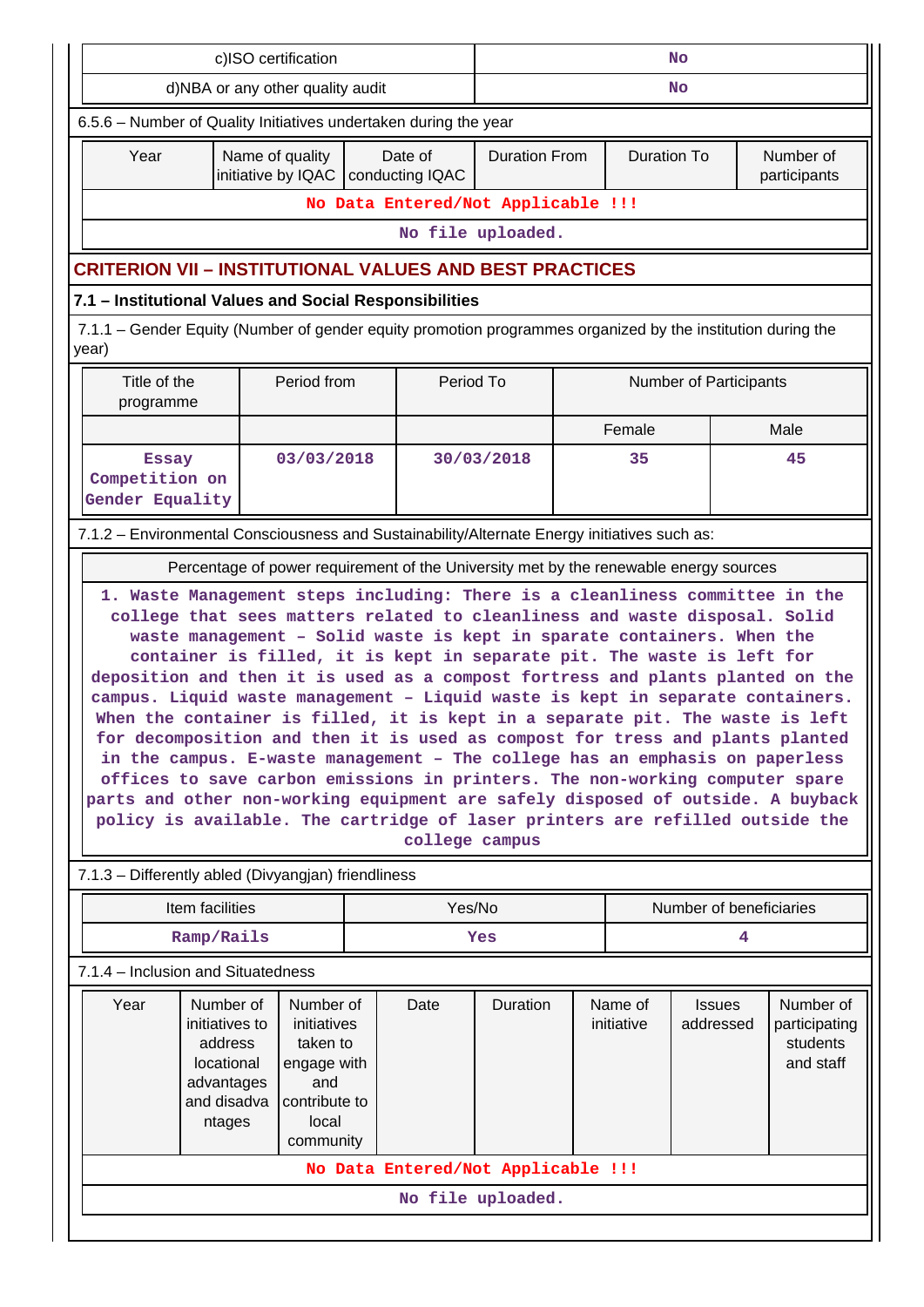|                                                                                                                                                                                                                                                                                                                                                                                                                                                                                                                                                                                                                                                                                                                                                                                                                                                                                                                                                                                                                                                                                        | 7.1.5 - Human Values and Professional Ethics Code of conduct (handbooks) for various stakeholders |                                    |  |                        |  |  |  |  |
|----------------------------------------------------------------------------------------------------------------------------------------------------------------------------------------------------------------------------------------------------------------------------------------------------------------------------------------------------------------------------------------------------------------------------------------------------------------------------------------------------------------------------------------------------------------------------------------------------------------------------------------------------------------------------------------------------------------------------------------------------------------------------------------------------------------------------------------------------------------------------------------------------------------------------------------------------------------------------------------------------------------------------------------------------------------------------------------|---------------------------------------------------------------------------------------------------|------------------------------------|--|------------------------|--|--|--|--|
| <b>Title</b>                                                                                                                                                                                                                                                                                                                                                                                                                                                                                                                                                                                                                                                                                                                                                                                                                                                                                                                                                                                                                                                                           | Date of publication<br>Follow up(max 100 words)                                                   |                                    |  |                        |  |  |  |  |
| No Data Entered/Not Applicable !!!                                                                                                                                                                                                                                                                                                                                                                                                                                                                                                                                                                                                                                                                                                                                                                                                                                                                                                                                                                                                                                                     |                                                                                                   |                                    |  |                        |  |  |  |  |
| 7.1.6 - Activities conducted for promotion of universal Values and Ethics                                                                                                                                                                                                                                                                                                                                                                                                                                                                                                                                                                                                                                                                                                                                                                                                                                                                                                                                                                                                              |                                                                                                   |                                    |  |                        |  |  |  |  |
| Activity                                                                                                                                                                                                                                                                                                                                                                                                                                                                                                                                                                                                                                                                                                                                                                                                                                                                                                                                                                                                                                                                               | <b>Duration From</b>                                                                              | <b>Duration To</b>                 |  | Number of participants |  |  |  |  |
|                                                                                                                                                                                                                                                                                                                                                                                                                                                                                                                                                                                                                                                                                                                                                                                                                                                                                                                                                                                                                                                                                        |                                                                                                   | No Data Entered/Not Applicable !!! |  |                        |  |  |  |  |
|                                                                                                                                                                                                                                                                                                                                                                                                                                                                                                                                                                                                                                                                                                                                                                                                                                                                                                                                                                                                                                                                                        | View File                                                                                         |                                    |  |                        |  |  |  |  |
| 7.1.7 – Initiatives taken by the institution to make the campus eco-friendly (at least five)                                                                                                                                                                                                                                                                                                                                                                                                                                                                                                                                                                                                                                                                                                                                                                                                                                                                                                                                                                                           |                                                                                                   |                                    |  |                        |  |  |  |  |
| · Students, staff using a) Bicycles b) Public Transport c) Pedestrian friendly<br>roads . Plastic-free campus . Paperless office . Green landscaping with trees<br>and p                                                                                                                                                                                                                                                                                                                                                                                                                                                                                                                                                                                                                                                                                                                                                                                                                                                                                                               |                                                                                                   |                                    |  |                        |  |  |  |  |
| 7.2 - Best Practices                                                                                                                                                                                                                                                                                                                                                                                                                                                                                                                                                                                                                                                                                                                                                                                                                                                                                                                                                                                                                                                                   |                                                                                                   |                                    |  |                        |  |  |  |  |
| 7.2.1 – Describe at least two institutional best practices                                                                                                                                                                                                                                                                                                                                                                                                                                                                                                                                                                                                                                                                                                                                                                                                                                                                                                                                                                                                                             |                                                                                                   |                                    |  |                        |  |  |  |  |
| resources, infrastructural and technological support in all the streams. We<br>believe in all-around development of the students' personalities. In this era<br>of economic liberalization, globalization, and technological super-advancement<br>our aim is to put quality education in the light of Swamiji's vision of<br>spreading education throughout society. Our mission is to harmonize the<br>traditional Indian values with the new values brought through the progress of<br>science and technology and bring forth an all-around development of the<br>students with a focus on innovation and improvement. Propagation of advanced<br>and modern education on the firm grounds of our own philosophy and culture. We<br>strive to make the college a center of excellence and satisfaction with the<br>highest levels of academic standard.                                                                                                                                                                                                                              |                                                                                                   |                                    |  |                        |  |  |  |  |
| Upload details of two best practices successfully implemented by the institution as per NAAC format in your<br>institution website, provide the link                                                                                                                                                                                                                                                                                                                                                                                                                                                                                                                                                                                                                                                                                                                                                                                                                                                                                                                                   |                                                                                                   |                                    |  |                        |  |  |  |  |
| https://www.rerf.in/about.php                                                                                                                                                                                                                                                                                                                                                                                                                                                                                                                                                                                                                                                                                                                                                                                                                                                                                                                                                                                                                                                          |                                                                                                   |                                    |  |                        |  |  |  |  |
| 7.3 - Institutional Distinctiveness                                                                                                                                                                                                                                                                                                                                                                                                                                                                                                                                                                                                                                                                                                                                                                                                                                                                                                                                                                                                                                                    |                                                                                                   |                                    |  |                        |  |  |  |  |
| 7.3.1 – Provide the details of the performance of the institution in one area distinctive to its vision, priority and<br>thrust in not more than 500 words                                                                                                                                                                                                                                                                                                                                                                                                                                                                                                                                                                                                                                                                                                                                                                                                                                                                                                                             |                                                                                                   |                                    |  |                        |  |  |  |  |
| The vision of the institution is the total personality development of students.<br>For this purpose, the institution organizes different activities which have<br>enhanced the character and depth of student's personalities. For the academic<br>syllabus prescribed. Regularly, class tests, unit tests, quarterly tests, half-<br>yearly tests and pre-last tests are conducted on scheduled time, which has<br>improved students' performance in university exams. On occasions, seminars,<br>workshops, quiz contests, essay contests are conducted. Guest lectures are<br>conducted. We have started "One Plant One Student" as a green program in the<br>college. This program has inculcated an environmental sense and awareness among<br>students. A green audit is in operation in the institution. There are qualified<br>teachers, and non-teaching staff in all subjects, but some posts are vacant.<br>Student enrollment is increasing every year. The institution requires some more<br>infrastructural facilities and faculties for strengthening this institution. | performance of students, teachers take classes regularly on the basic of                          |                                    |  |                        |  |  |  |  |
| Provide the weblink of the institution                                                                                                                                                                                                                                                                                                                                                                                                                                                                                                                                                                                                                                                                                                                                                                                                                                                                                                                                                                                                                                                 |                                                                                                   |                                    |  |                        |  |  |  |  |